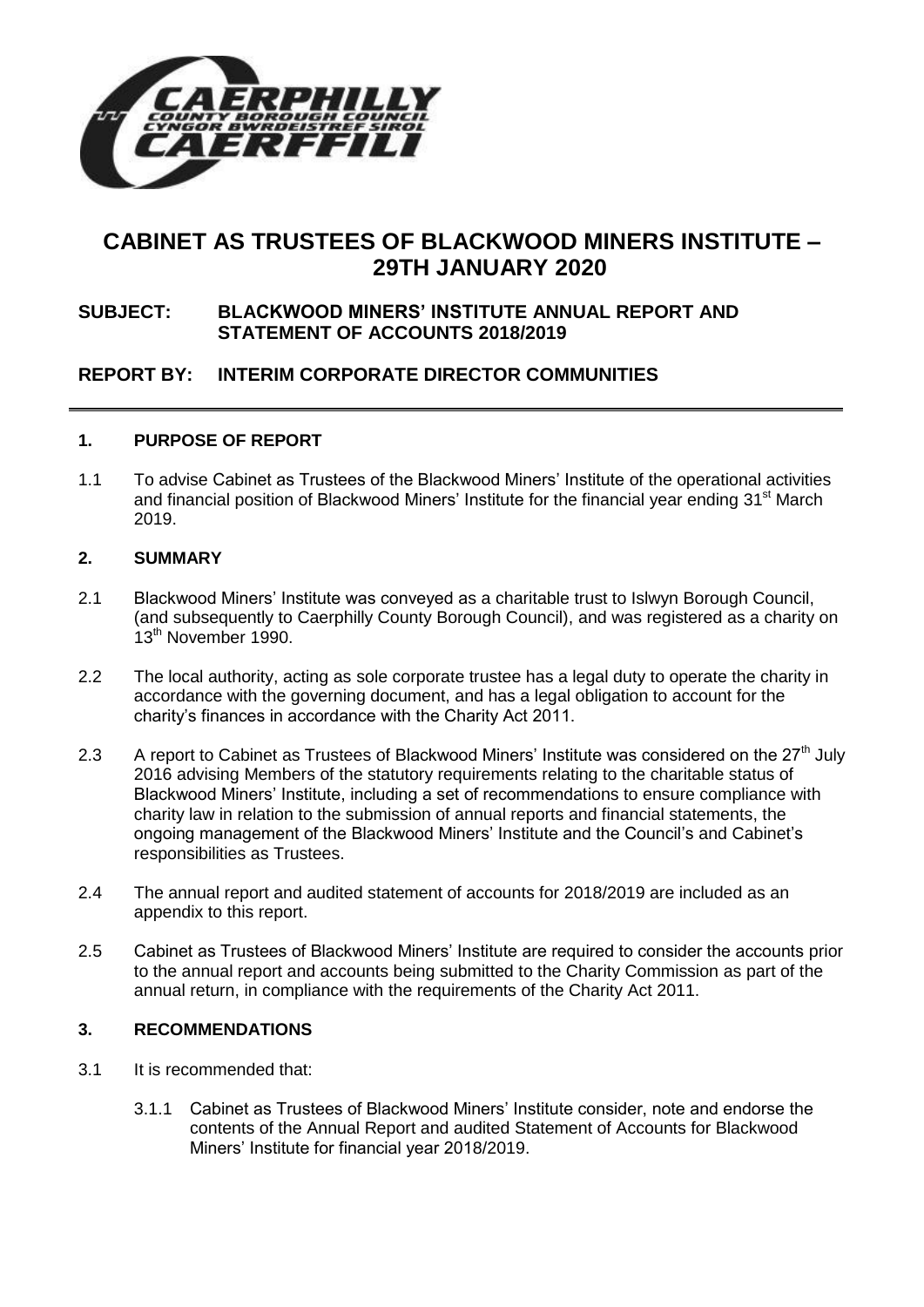### **4. REASONS FOR THE RECOMMENDATIONS**

4.1.1 Consider, note and endorse the contents of the Annual Report and audited Statement of Accounts for Blackwood Miners' Institute for financial year 2018/2019.

### **5. THE REPORT**

- 5.1 Blackwood Miners' Institute was conveyed as a charitable trust to Islwyn Borough Council, and (subsequently to Caerphilly County Borough Council) in 1990. The objects of the charity are set out in the Trust Deed dated 15<sup>th</sup> October 1990.
- 5.2 The purposes of the charity set out in the Trust Deed include the following:
	- To promote, improve, develop, maintain and advance public awareness and participation in, and encourage an appreciation of the art and science of, music, dance, drama, literature and the visual arts.
	- To promote, through appropriate activities, the education and training, mental and spiritual capacities of people who are unemployed, young people and pre-school children.
	- To educate the public in the geography, history and architecture of the area and sets out the Institute's responsibility in safeguarding against drug and alcohol abuse.
- 5.3 Blackwood Miners' Institute was registered as a charity with the Charity Commission (registered as Blackwood Arts Centre) on 13<sup>th</sup> November 1990.
- 5.4 Local authorities are empowered by Section 139 of the Local Government Act 1972 to receive and hold gifts on charitable trusts. The local authority is currently the sole corporate trustee for this charity.
- 5.5 The Council as sole trustee has a legal duty to operate the charity in accordance with the charity's Trust Deed and strictly in furtherance of its stated objects. The Council as trustee also has a legal obligation to account for and report on the charity separately and in accordance of the Charities Act 2011. All charities must produce annual statements of accounts under charity law.
- 5.6 The Annual report and Statement of Accounts for Blackwood Miners' Institute for 2018/2019 financial year is an appendix to this report. These accounts have been prepared in accordance with the Charities SORP (Statement of Recommended Practice – Accounting and Reporting by Charities). The Annual Report and Statement of Accounts will be submitted to the Charity Commission as part of the annual return.
- 5.7 The Annual Report for 2018/2019 provides information in relation to the Blackwood Miners' Institute Governance & Management arrangements, statement of purpose, aims and activities, public benefit, achievements & performance for the year, the extensive arts programme delivered during the year, productions and touring activities, the educational programmes delivered, community and amateur events held and audience development initiatives.
- 5.8 The Annual Report also provides detail of the pricing policies operated and a financial review in support of the detailed Statements of Accounts. As noted in the Annual Report and detailed in the Statement of Accounts, Caerphilly County Borough Council provides an annual financial subsidy to the Blackwood Miners' Institute which was £305,517 for the financial year 2018/2019 compared to £310,088 in 2017/2018. This subsidy has gradually reduced in recent years from £365,279 in 2013/2014 despite inflationary cost pressures in relation to pay and operating costs. It is anticipated that there could be further future reductions in subsidy as part of the Council's MTFP (Medium Term Financial Plan).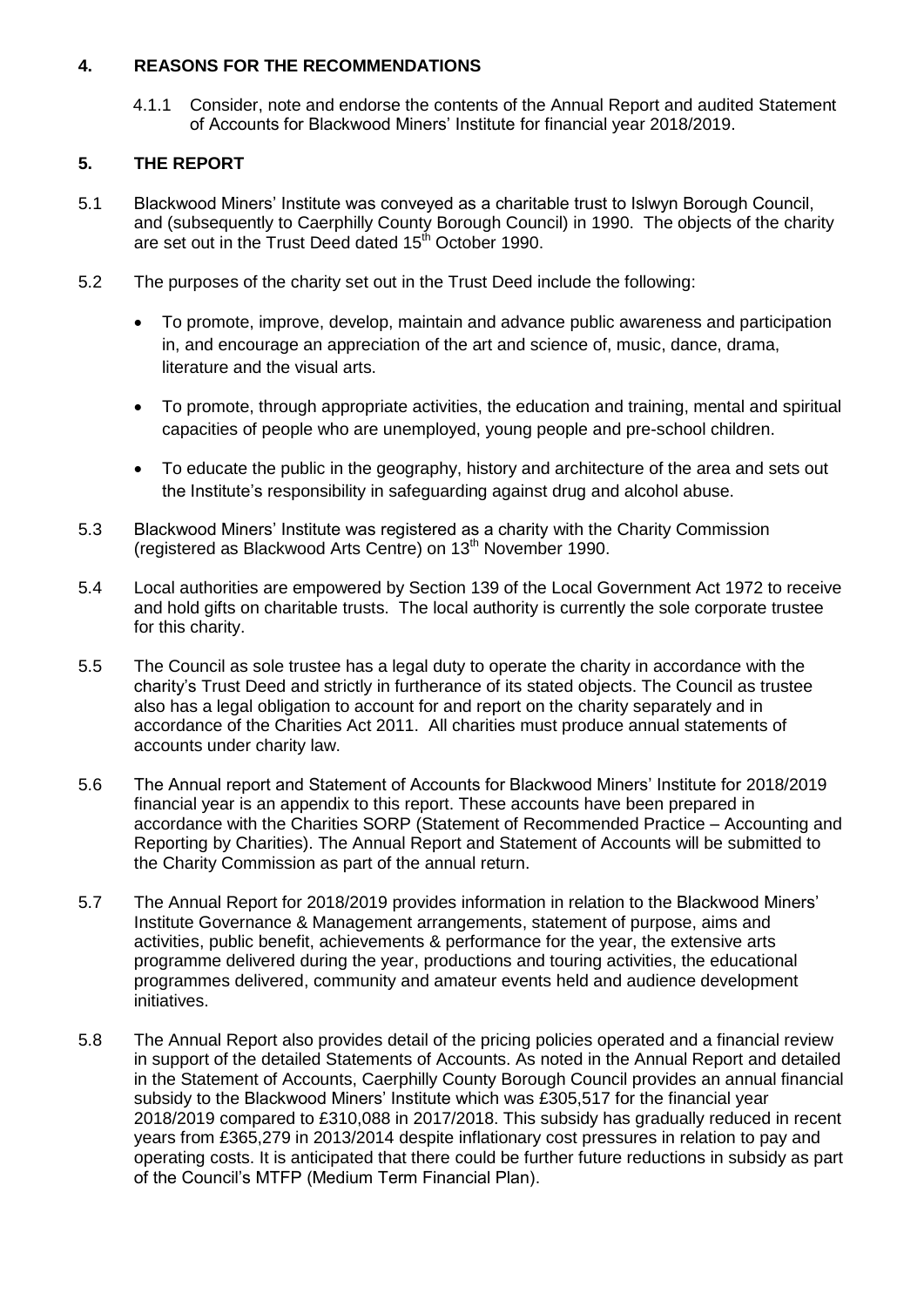- 5.9 Cabinet as Trustee of Blackwood Miners' Institute will be aware that the Council's Improving Service Programme (ISP) includes a project which aims to evaluate options to reduce the deficit at Blackwood Miners' Institute, including a review of the operating model for Blackwood Miners Institute within a climate of declining public subsidy. Proposals to consult with all staff working at each of the five visitor destinations were approved at the 5<sup>th</sup> December meeting of the Programme Board. This consultation will take place at Llancaiach Fawr on  $27<sup>th</sup>$  January 2020 and following that, recommendations will be presented to Programme Board again in February 2020 which will outline how the existing level of subsidy can be reduced during the next 1-3 years.
- 5.10 As noted in the Annual Report, in response to the ongoing reductions in Council subsidy, Blackwood Miners' Institute is working hard to increase the income from shows by changing the way it agrees profit sharing, and also by bringing in new acts to attract new audiences. Income generated from shows in 2018/19 was £301,697 which was a very small reduction on 2017/2018. Income has however generally continued to increase from £249,768 in 2015/2016, £275,119 in 2016/2017 to £301,697 in 18/19 (21% since 2015/2016). Bar and vending services which only operate when there are events in the building also generated combined profit of £13,063 towards the aims of the charity and to improve financial viability.
- 5.11 The Annual Report also makes reference to the Arts Council Wales Arts Portfolio Wales (APW) grant of £129,375 provided to BMI. The grant provides: additional funding for programme support, which helps with programming a full programme including offsite performances and an increased number of accessible performances; increased marketing and technical capacity; and allows BMI to continue co-production and increased participation in the arts.

### **6 CONCLUSION**

- 6.1 The Blackwood Miners' Institute continues to operate within the terms of its charitable status and has, in the view of the Independent Examiner, prepared financial accounts in accordance with section 130 of the Charities Act 2011; and prepared accounts which accord with the accounting records and comply with accounting requirements of the Charities Act 2011.
- 6.2 The Institute has remained a viable financial going concern due to its success in increasing income generation, managing operating costs effectively and with financial support from Caerphilly County Borough Council.

### **7 ASSUMPTIONS**

- 7.1 It is assumed that financial pressures on local authority budgets will continue and this may well impact on the level and type of financial support the Blackwood Miners' Institute receives from the Council in future years.
- 7.2 The Institute will: continue to review its operations with the aim of increasing income generation from its activities; operate efficiently to reduce expenditure wherever possible and thus ensure it can remain a financially viable charitable organisation; and account for the charity's finances in accordance with the Charity Act 2011.

### **8 LINKS TO RELEVANT COUNCIL POLICIES**

- 8.1 The purpose of this report is to act as Trustee of the Blackwood Miners' Institute and in that capacity to consider all matters in connection with the management, use and development of the Institute in accordance with the provisions of the Trust Deed.
- 8.2 Arts Council for Wales' vision is a creative Wales where the Arts are central to the life of a nation.
- 8.3 Culture, Leisure and the Arts are key elements in the Regeneration Strategy A Foundation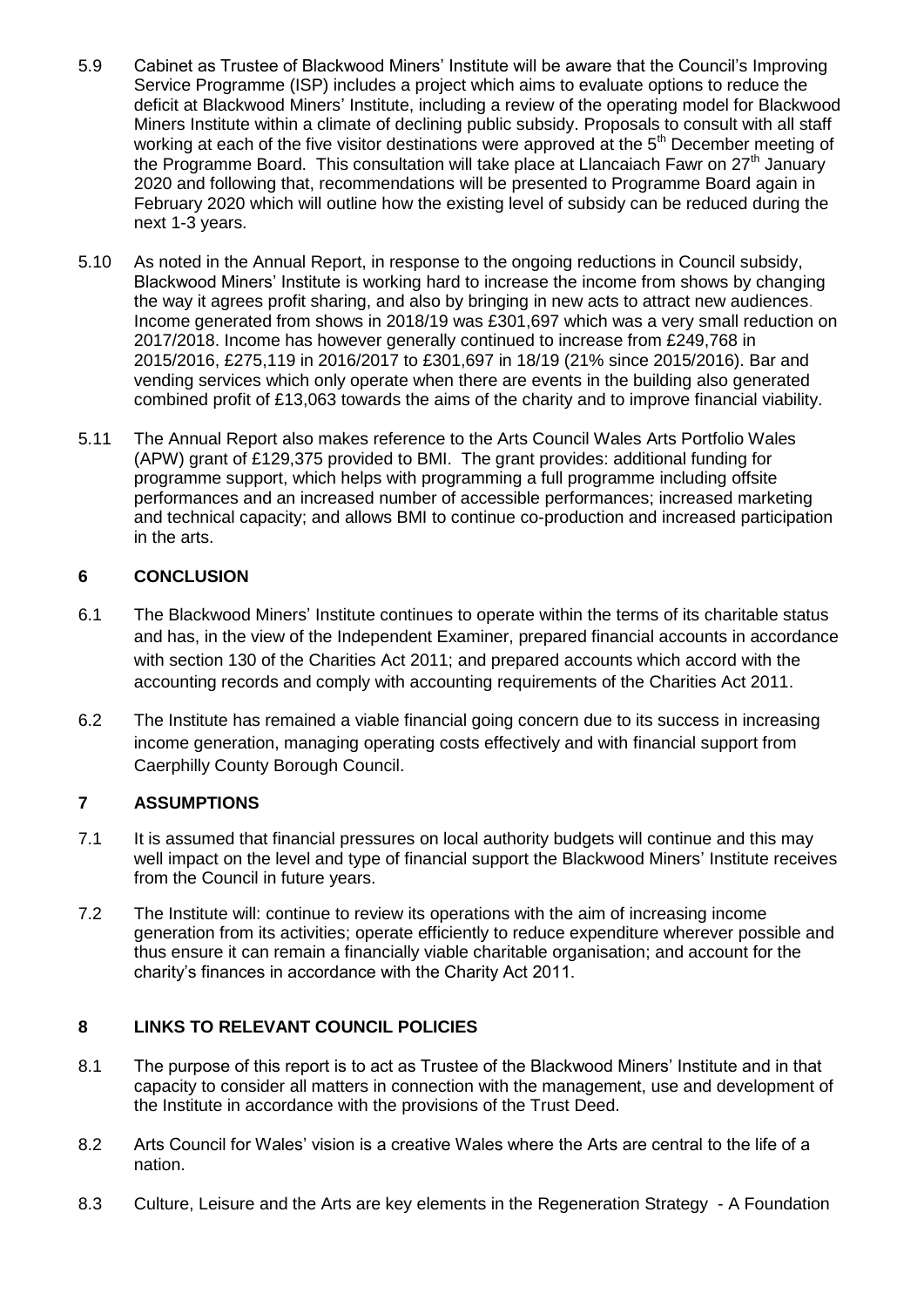for Success which recognises the contribution they make to the: regeneration of communities: raising aspirations of residents; well-being of residents; and importantly the jobs they create in the local economy.

- 8.3 Key objectives of the Supporting Quality of Life Theme of A Foundation for Success are to:
	- Improve access to culture, leisure and the arts;
	- Capitalise upon the asset of the county borough to fully exploit the county borough's tourism potential and establish the county borough as a major tourism destination within the Cardiff Capital Region and Wales; and
	- Develop a unique and complementary role for each of the Principal Towns in the County Borough to serve the wide reaching needs of residents and business.

### **9 WELL-BEING OF FUTURE GENERATIONS**

9.1 Blackwood Miners' Institute contributes to the Well-being goals through the generation of additional footfall, economic benefits and contribution it makes in terms of a vibrant educational, cultural and heritage offering within society.

### **10 EQUALITIES IMPLICATIONS**

10.1 An EIA screening has been completed in accordance with the Council's Strategic Equality Plan and supplementary guidance. No potential for unlawful discrimination and/or low level or minor negative impact has been identified; therefore a full EIA has not been carried out

### **11 FINANCIAL IMPLICATIONS**

- 11.1 There may be financial implications if the Trustee fails to meet the legal requirement to submit compliant accounts, and the Charity Commission may take further action in particular regarding the preparation of an annual statement of accounts and to report on the charity's finances.
- 11.2 There will be a fee payable for the independent examiner's report in relation to the 2018/2019 annual report and statement of accounts of the BMI and this will be financed by the BMI revenue account.
- 11.3 Other financial implications are covered in the body of the report including the present level of Council subsidy, possible requirement to reduce the level of subsidy in future years in support of the Councils MTFP and the ongoing review of BMI as part of the Councils Improving Services Programme.

### **12. PERSONNEL IMPLICATIONS**

12.1 There are no personnel implications from this report.

### **13. CONSULTATIONS**

13.1 The comments from consultees have been included in this report.

### **11. STATUTORY POWER**

11.1 Charities Act 2011 and Local Government Act 1972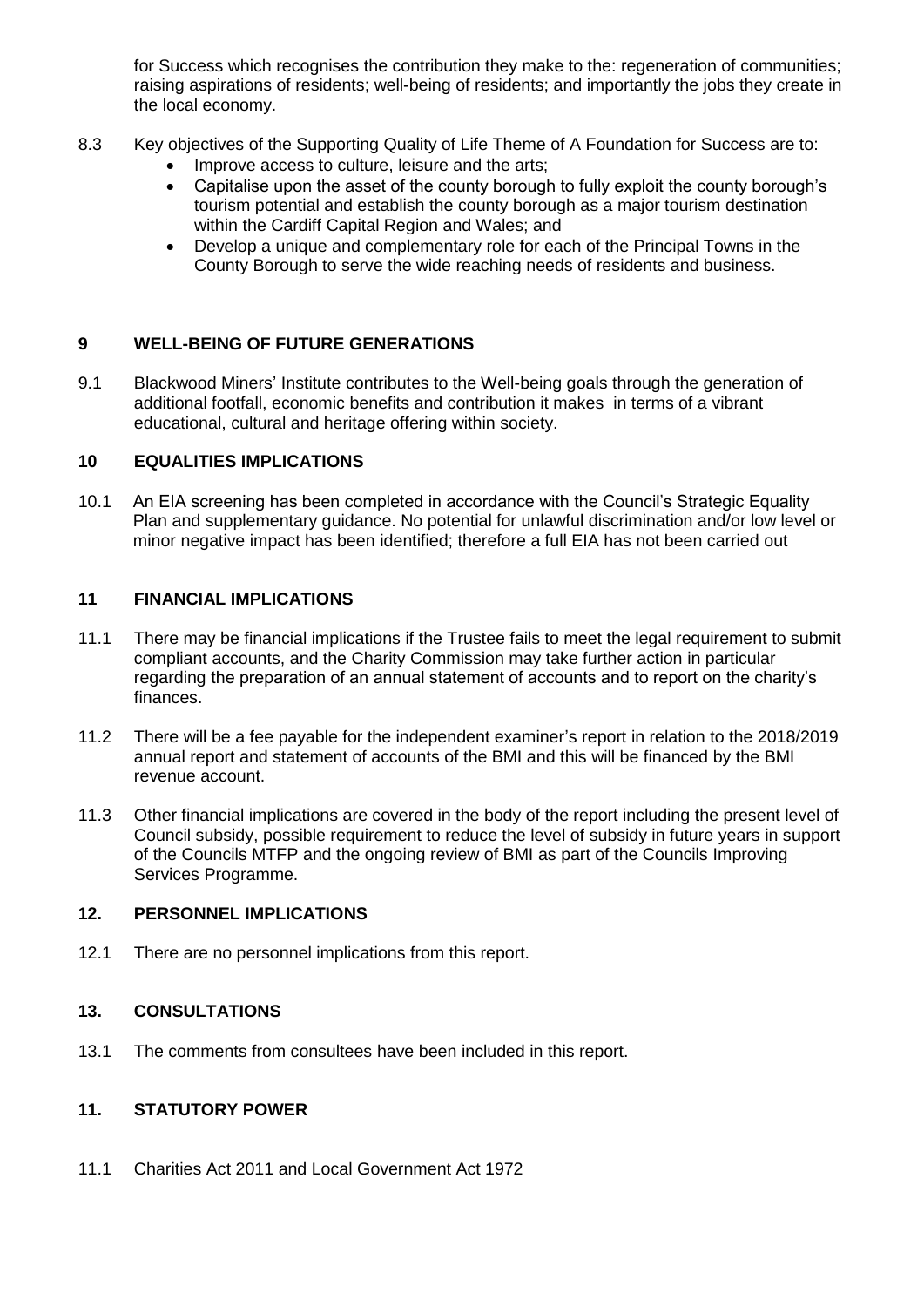Author: Mike Eedy, Finance Manager (Environment Directorate) Tel 01495235413 E – Mail [eedyp@caerphilly.gov.uk](mailto:eedyp@caerphilly.gov.uk)

Consultees: Cllr Sean Morgan, Deputy Leader and Cabinet Member Economy, Infrastructure, Sustainability and Well Being and Future Generations Mark S Williams Interim Corporate Director of Communities Steve Harris Interim Head of Business Improvement Services & Acting Section 151 **Officer** Daryl Whitehead, Theatre & Arts Service Manager Rhian Kyte, Head of Regeneration and Planning Antony Bolter, Visitor Economy and Visitor Destination Manager Andrew Southcombe, Finance Manager Corporate Services

### **Appendices:**

Appendix 1 Blackwood Miners' Annual Report and Statement of Accounts for the year ending 31<sup>st</sup> March 2019

Background Papers and Links to other Documents:

Report by Corporate Director of Communities -

Cabinet as Trustees of Blackwood Miners Blackwood Miners' Institute 27<sup>th</sup> July 2016 - Charitable Status of Blackwood Miners' Institute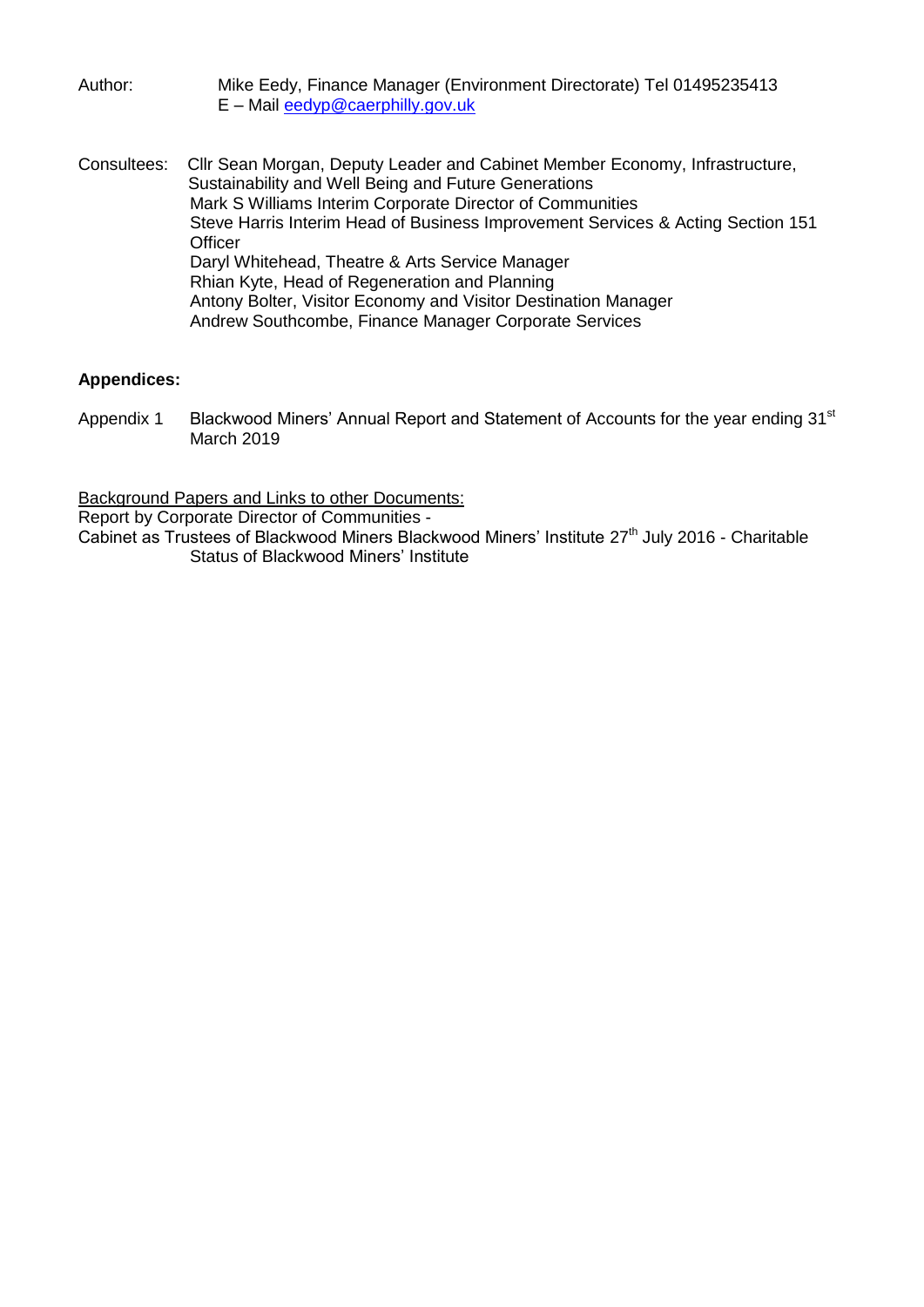Appendix 1

# **BLACKWOOD ARTS CENTRE**

**(Also known as Blackwood Miners' Institute)**

# **Report and Financial Statements**

**Year ending 31 March 2019** 

**Charity Number 1000905**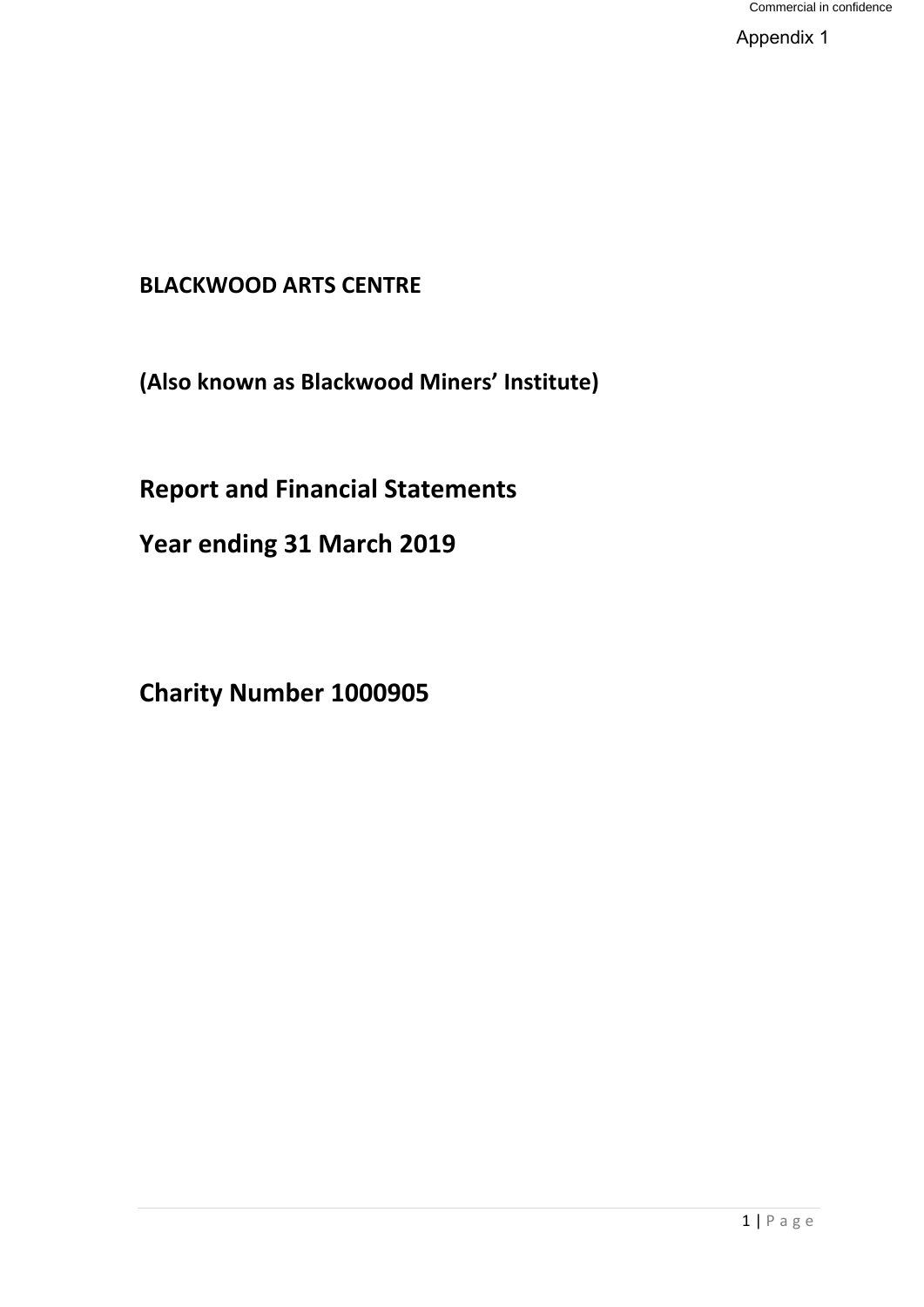# **REPORT AND FINANCIAL STATEMENTS FOR THE YEAR ENDED 31 MARCH 2019**

| Contents                                 | Pages |
|------------------------------------------|-------|
|                                          |       |
| Charity Information                      | 3     |
| Trustee's Report                         | 4     |
| Accountant's Report                      | 11    |
| <b>Statement of Financial Activities</b> | 13    |
| <b>Balance Sheet</b>                     | 14    |
| <b>Cash Flow Statement</b>               | 15    |
| Notes to the Financial Statements        | 16    |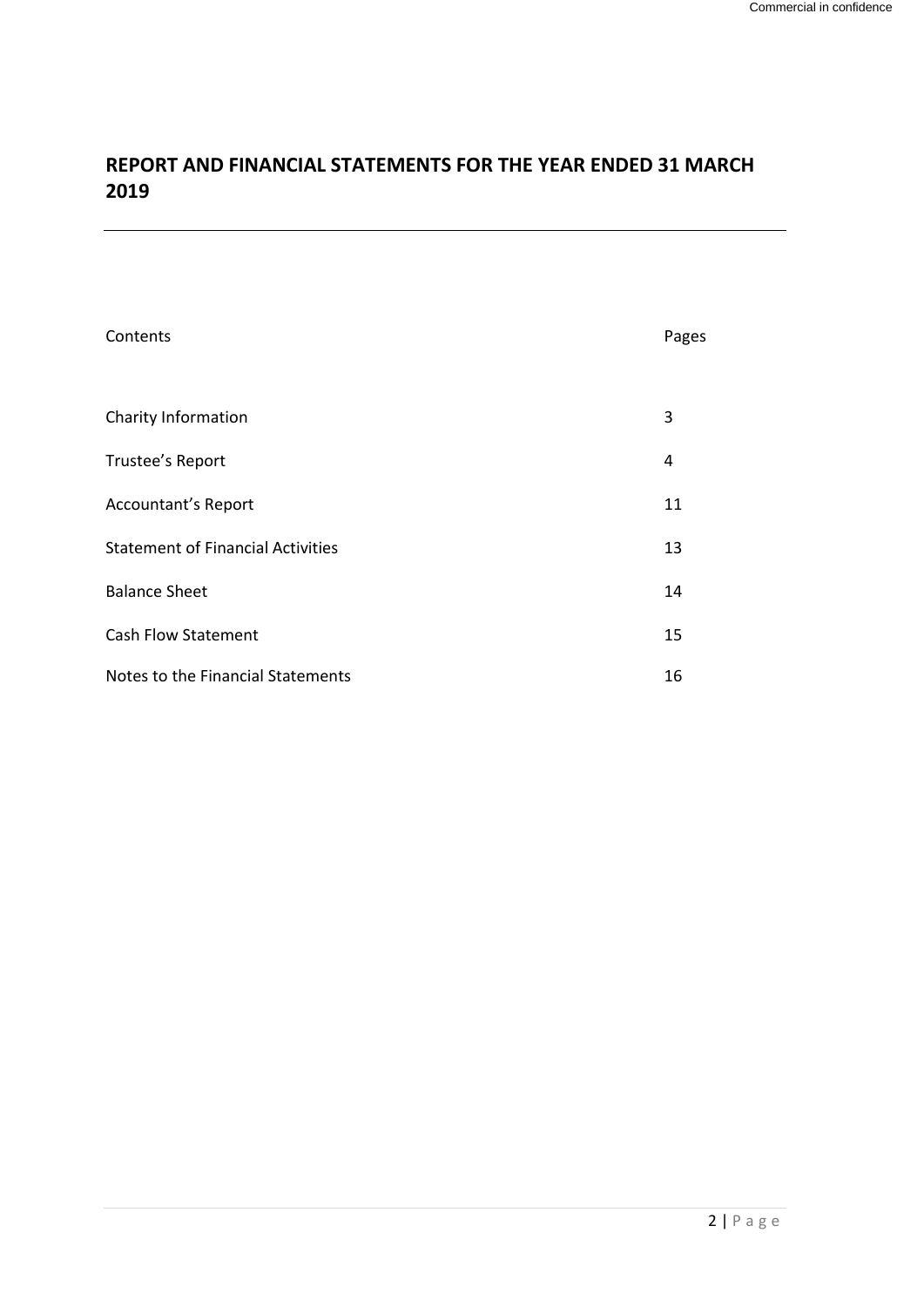# **CHARITY AND ADMINISTRATIVE INFORMATION**

| <b>Name of Charity</b>                                  | <b>Blackwood Arts Centre</b>                                                                                                      |
|---------------------------------------------------------|-----------------------------------------------------------------------------------------------------------------------------------|
| <b>Working Name</b>                                     | <b>Blackwood Miners' Institute</b>                                                                                                |
| <b>Charity Registration Number</b>                      | 1000905                                                                                                                           |
| <b>Registered Office</b><br><b>And Business Address</b> | <b>Blackwood Miners' Institute</b><br><b>High Street</b><br>Blackwood<br><b>NP12 1BB</b>                                          |
| Trustee                                                 | Caerphilly County Borough Council<br>Penallta House<br><b>Tredomen Park</b><br><b>Ystrad Mynach</b><br>Hengoed<br><b>CF82 7PG</b> |
| <b>Theatre Manager</b>                                  | Daryl Whitehead                                                                                                                   |
| <b>Independent Examiners</b>                            | <b>Grant Thornton UK LLP</b><br><b>Chartered Accountants</b><br>Cardiff                                                           |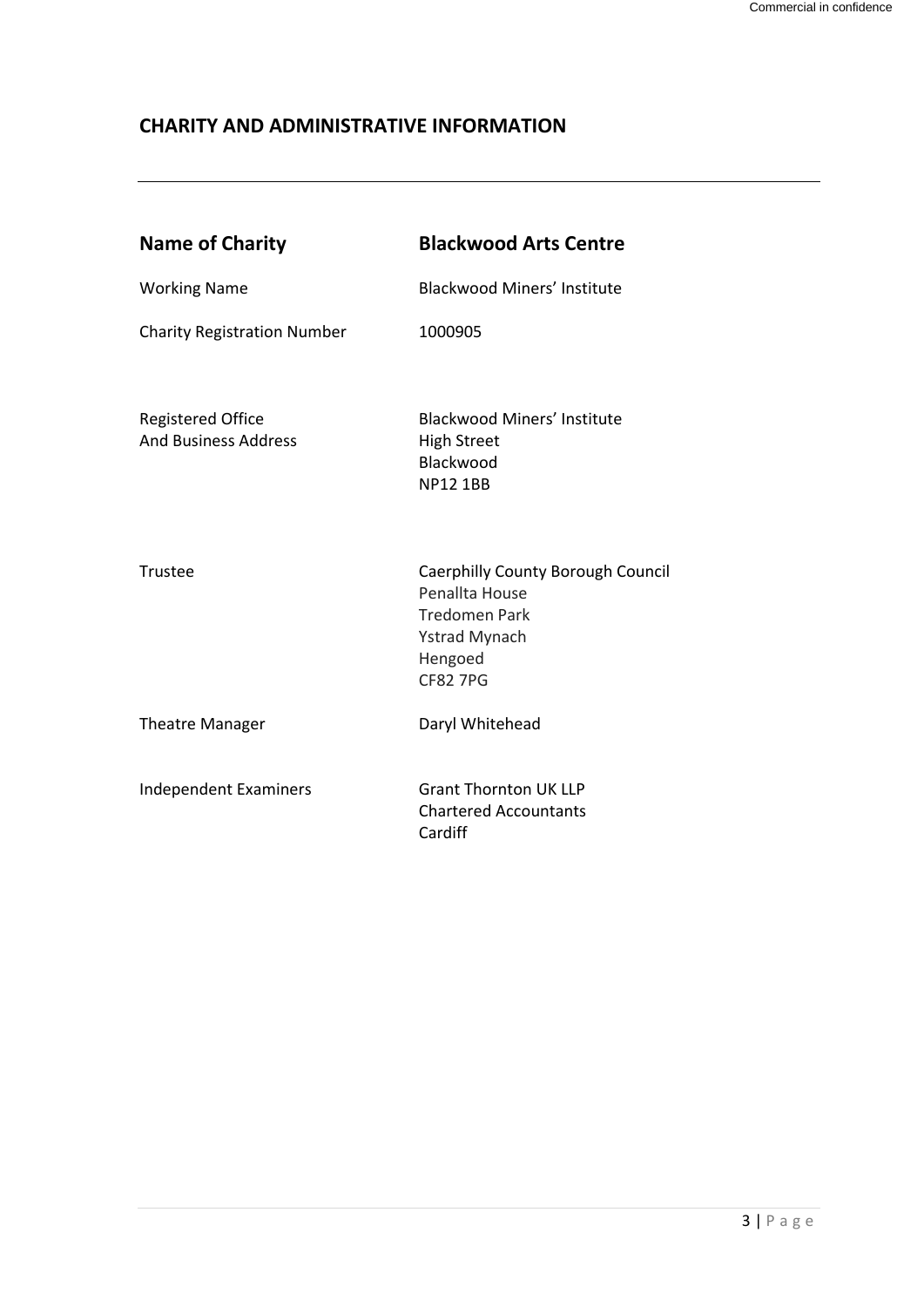# **TRUSTEE'S REPORT FOR THE YEAR ENDING 31 MARCH 2019**

# **Introduction**

On behalf of the trustees I am pleased to present our annual report together with the annual financial statement for the charity for the year ending 31 March 2019. The financial statements comply with the Charities Act 2011, the Objects of The Charitable Trust, and the statement of recommended practice – accounting and reporting by Charities FRS 102.

Blackwood Miners' Institute continues to present a programme of professional arts and entertainment, and be a resource for community and amateur organisations to create and present their own productions. The theatre also continues to provide a wide range of opportunities for people from all sectors of the community to take part in creative activities of their choice.

We acknowledge that we currently face challenging times; where local and regional engagement with the arts is traditionally low; the region has higher than average levels of deprivation, and all this against a backdrop of ever decreasing public funding. But despite this, our efforts to continue engaging audiences, developing new and innovative programme stands, and by working collaboratively and in partnership, prove that we have a very valuable role to play in the creative community.

I would like to thank our audiences and participants for your continued support and engagement, to our staff for their continued hard work and dedication, and to our partners and funders for their confidence and recognition of a quality arts programme.

Leader OR Deputy Leader and Cabinet Member for Regeneration, Transportation and Sustainability

on behalf of Cabinet as Trustees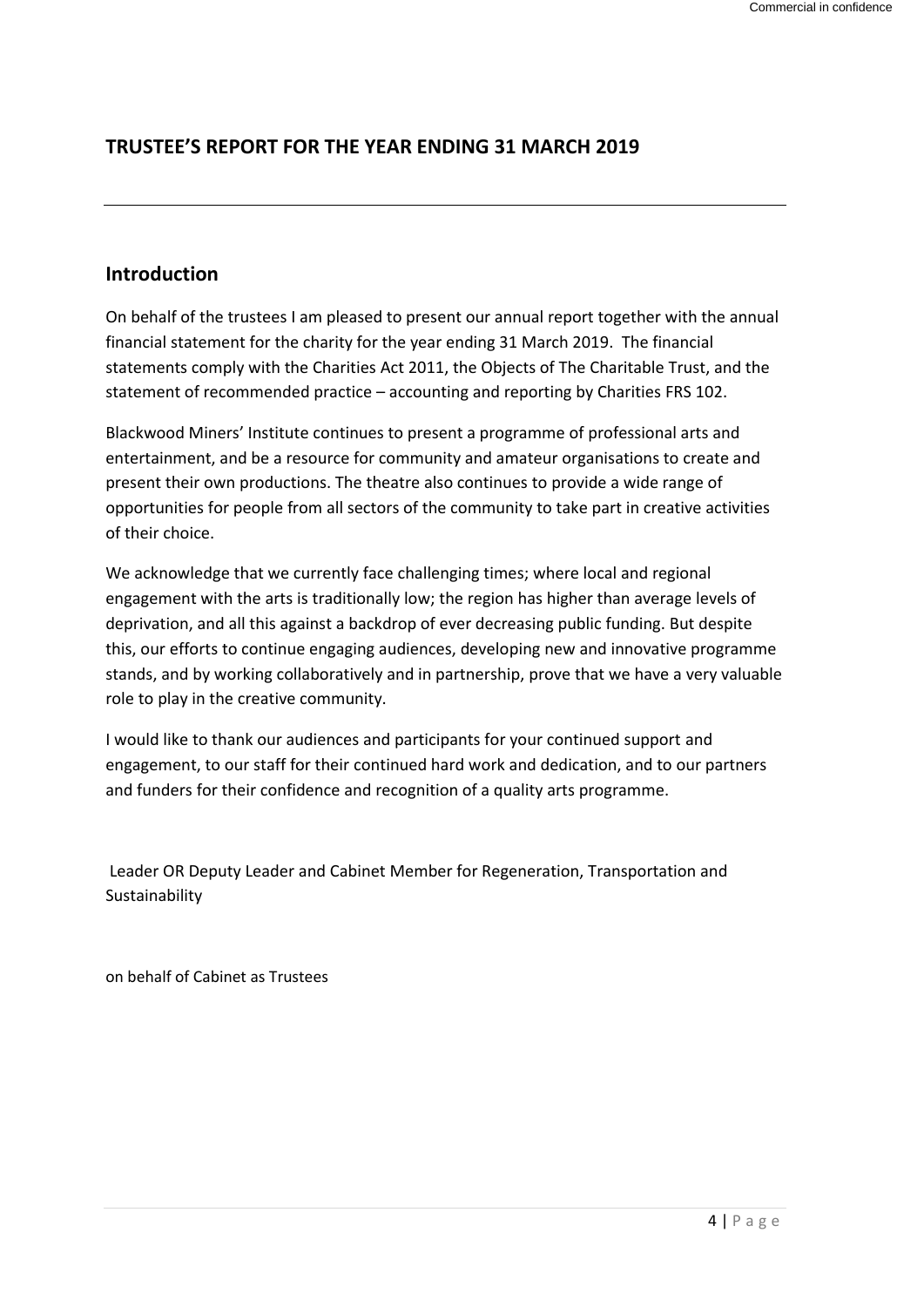# **Governance and Management**

Caerphilly County Borough Council is the sole corporate trustee for the charity. Implementation of the organisation's aims and objectives and the day to day administration is undertaken by the Theatre Manager (employee), and the team which is overseen by the Head of Regeneration and Planning. Caerphilly utilises the greater London Provincial Job Evaluation process, and uses the nationally negotiated pay spine referred to as the National Joint Council for Local Government Services to determine the pay and remuneration of the charity's key management personnel.

# **Our Purpose and Activities**

Blackwood Arts Centre, also known as Blackwood Miners' Institute, formerly a miners' welfare institute paid for by the salaries of local miners, was refurbished as a community arts and entertainment venue in the early 1990's thanks to funding from the Welsh Office and Islwyn Borough Council. Today, Blackwood Miners' Institute (BMI) is a vibrant and professional theatre venue and registered charity, and one of the busiest in the South Wales Valleys. We present a programme of high quality professional, community and amateur art and entertainment for a wide range of audiences. We also provide a wide range of opportunities for people from all sectors of the community to take part in creative activities of their choice.

The purposes of the charity are set out in the building's binding objects in the charitable trust deed (October 1990). These are to:

- Promote, improve, develop, maintain and advance public awareness and participation in, and encourage an appreciation of the art and science of, music, dance, drama, literature and the visual arts.
- Promote, through appropriate activities, the education and training, mental and spiritual capacities of people who are unemployed, young people and pre-school children.
- Educate the public in the geography, history and architecture of the area and sets out the 'Stute's responsibility in safeguarding against drug and alcohol abuse.

Our current mission is:

To be the leading theatre within the South East Valleys, creating and presenting the highest quality professional and community arts, creating enriching, cultural experiences for a diverse range of audiences and participants.

Our current aims are:

 To contribute to the economic, cultural, and social regeneration of the region, and to help make Caerphilly County Borough a better place to live, visit, and work.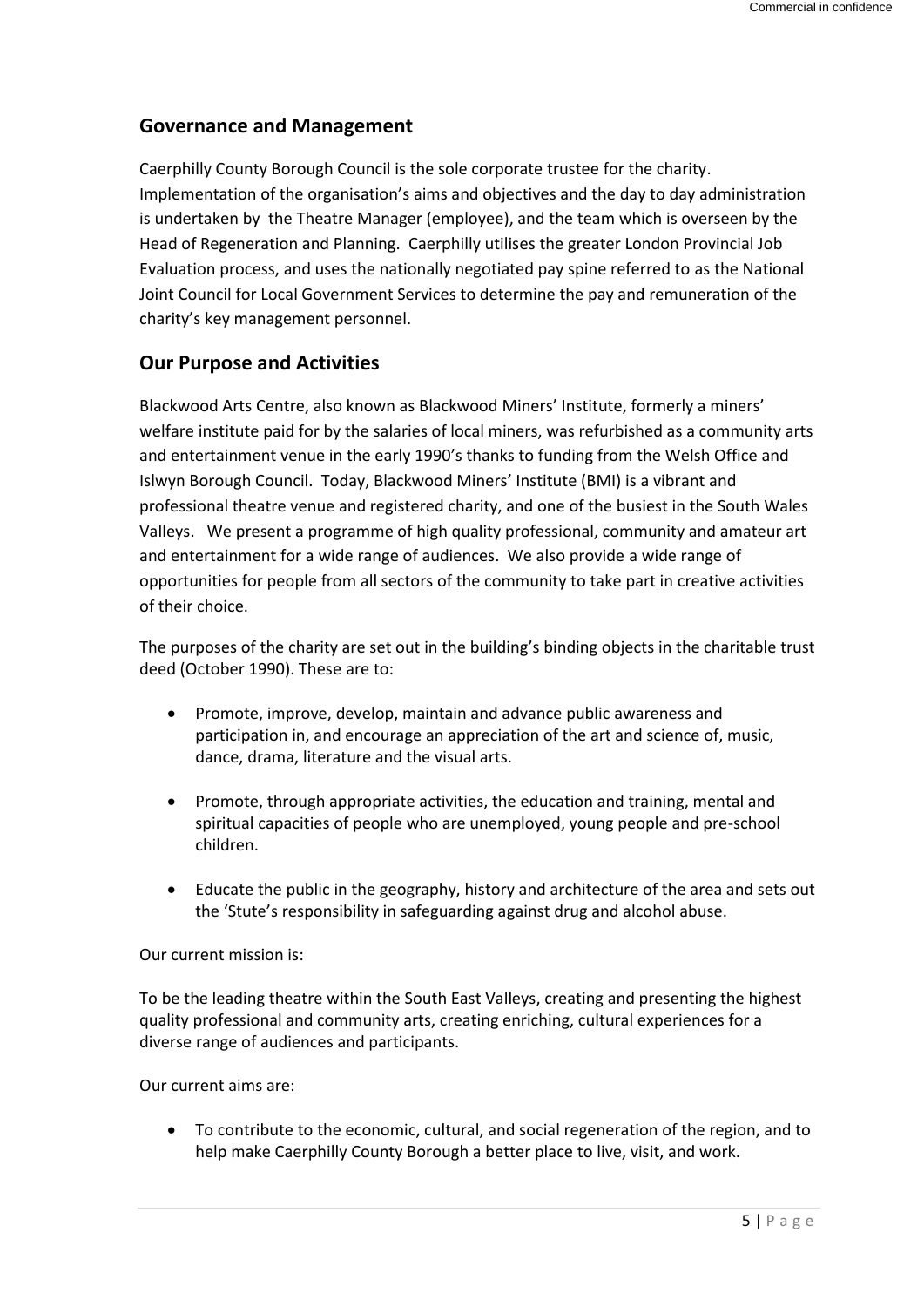- To promote the arts in a positive and accessible way, to create a relaxed, friendly and welcoming atmosphere where audiences and participants can feel comfortable in attending the arts, and will want to attend more regularly.
- To ensure equality of provision by providing a diverse range of arts activity for a wide range of audiences and participants, ensuring that everybody has easy access to arts and culture.
- To work collaboratively and in partnership to ensure value for money and to find sustainable ways to improve the level of service offered to members of our local communities.

The strategies employed to achieve the charity's aims include:

- Presenting and producing a range of arts and entertainment events including drama, dance, comedy, and live music.
- Programming a balance of professional and amateur events; populist and commercial work which underpins the viability of the theatre and a cultural programme which is mostly supported by external grant funding from Arts Council Wales.
- Delivering a wide range of community workshops and classes, with a particular focus on children and young people, to provide opportunities for them to take part in the activity of their choice.

# **Public Benefit**

In shaping our aims and planning our activities for the year, we considered the Charity Commission's guidance on public benefit, including guidance on public benefit and fee charging. The Objects of the charity define the area of benefit as the inhabitants of the District of Islwyn and the surrounding districts (now Caerphilly County Borough).

The theatre relies on subsidy from Caerphilly County Borough Council and the income from fees and charges to cover its operating costs. In setting the level of fees and charges and concessions, we give careful consideration to the accessibility of the theatre to those on low incomes. We recognise that local and regional engagement with the arts is low; and the region has higher than average levels of deprivation. Our programme is carefully considered to ensure that everything is programmed with our community and audiences in mind.

# **The Arts Programme**

The BMI presented 154 live performances and sold 34,933 tickets, which is comparable with previous years.

We continue to develop new drama audiences and presented a number of high quality productions including BLACK RAT's LOOT, THE LAST FIVE YEARS touring from the Welsh Millennium Centre and a co-production of The Girl with Incredibly Long Hair.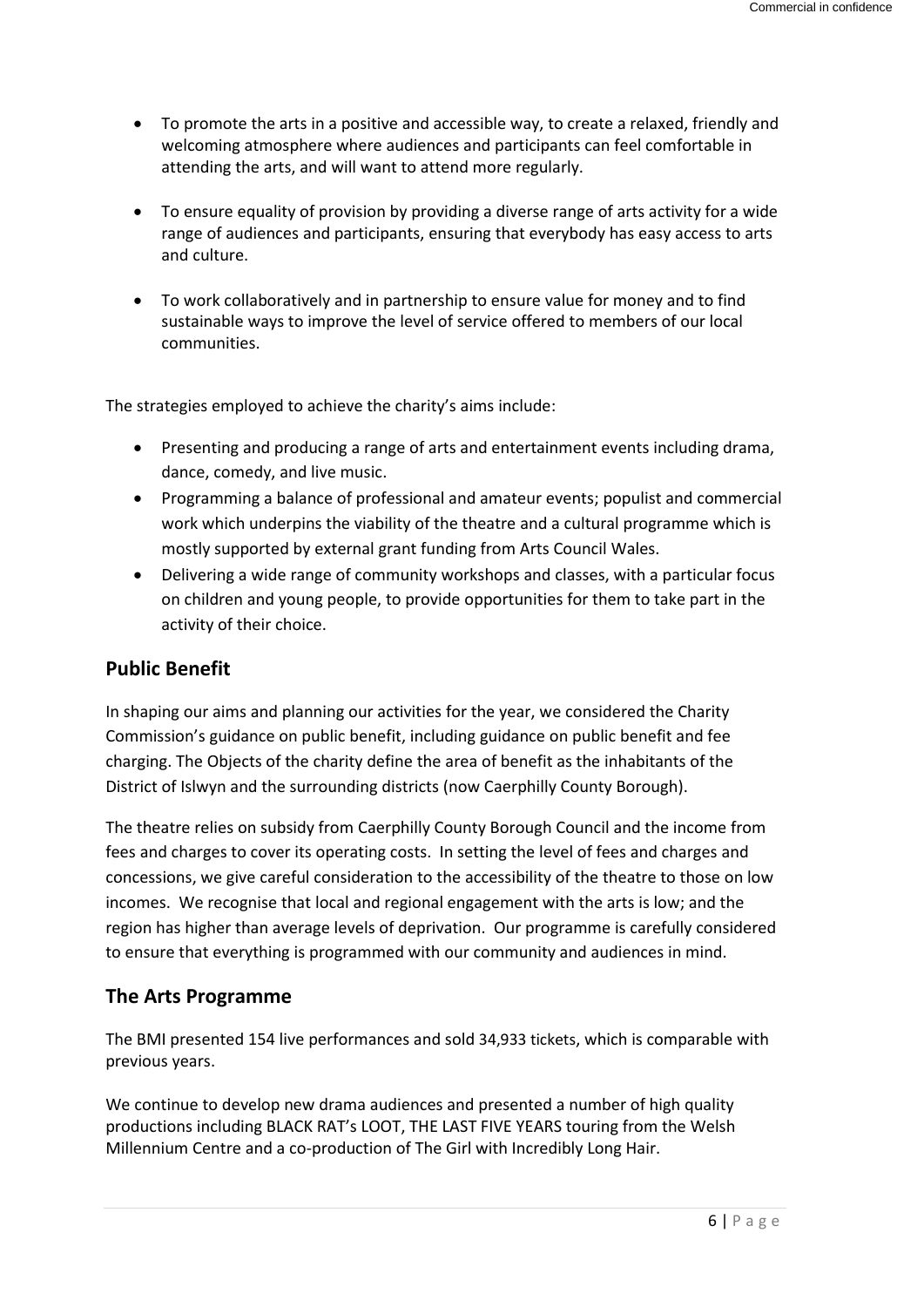Family work continues with productions such as THE SELFISH GIANT, POGGLE, THERE WAS AN OLD LADY WHO SWALLOWED A FLY, THE AMAZING BUBBLE MAN, NED AND THE WHALE and THE LITTLE RED RIDING HOOD.

To broaden our reach we programmed a number of productions and workshops to increase access for those hard of hearing/deaf, multi-sensory for those with learning difficulties, dementia friendly and continued our collaboration with the Alzheimer's Society.

Welsh Language performances continued with Theatr Sherman Cymru touring panto and a production by Cwmni Mega Company.

Our Christmas pantomime, PETER PAN from Rainbow Productions, starring Owen Money, was as popular as ever grossing £147,000.

BMI continued to present the 'STUTE COMEDY NIGHTS which take place on the first Friday of most months in the Lower Bar. Three up-and-coming comedians provide two hours of comedy with an audience capacity of a hundred in a cabaret-style setting.

This was the third year that we benefitted from Arts Council of Wales funding through its Arts Portfolio Wales funding grant which allows us to programme work to help attract new audiences.

# **Co-Productions and Touring**

We continued with our long-running successful co-producing relationship with Black RAT productions presenting LOOT during the year. After rehearsing and opening at Blackwood, it then went on tour, playing venues across Wales. In partnership with the Welsh Millennium Centre, we produced THE GIRL WITH INCREDIBLY LONG HAIR with support from Creu Cymru.

# **The Educational Programme**

Blackwood Miners' continues to deliver Blackwood Youth Dance, which consists of four contemporary dance groups between the ages of 5 and 14, as well as youth drama for ages 4 to 16. We also offer an adult drama group on a Monday evening which also supports those with specific needs and learning difficulties.

The BMI Community Theatre Group goes from strength to strength catering from 5-year-olds to 14-year-olds who then have the opportunity to progress to the Caerphilly Youth Theatre as well as Caerphilly Youth Theatre's Welsh Language group.

# **Community and Amateur Events**

The BMI continues to support and encourage community and amateur groups. Blackwood Musical Theatre Society celebrating their  $50<sup>th</sup>$  anniversary by presenting a concert featuring the Gwent Police Choir. We continue to be able to provide them with a professional venue in which to perform as well a welcoming and comfortable place to meet and rehearse. We also presented and supported performances from Mynyddislwyn Male Choir.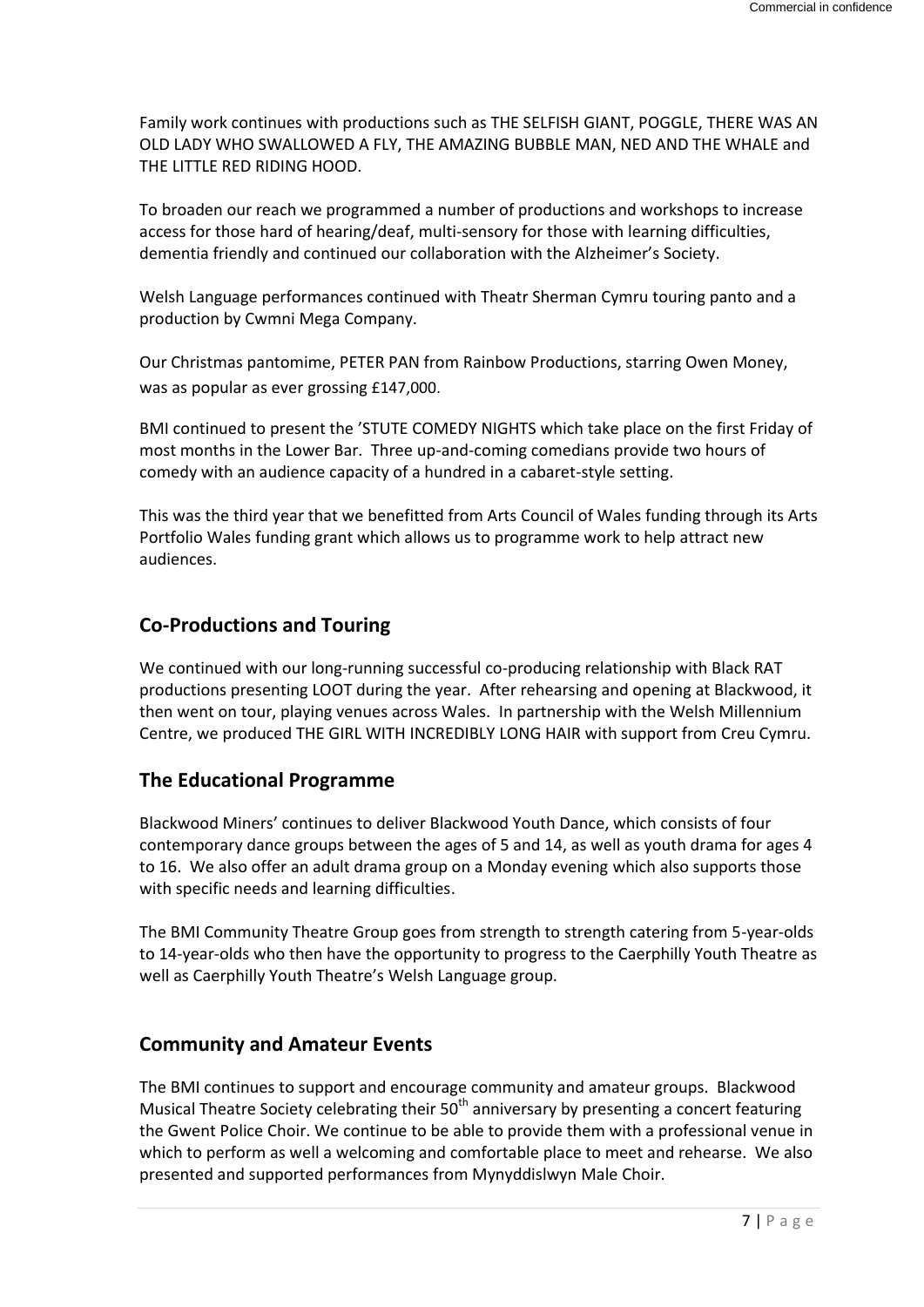CCBC Community Dance Festival 2018, was a success once again with dance schools in the Borough taking part across three nights. At the same time we also supported Janet Stephens Theatre Dance to present her annual dance school showcase. Both events are a fantastic opportunity for young people to perform – often for the first time – in a professional venue.

WINGS TO FLY, the annual drug awareness project promoted by Gwent Police and Caerphilly Crime Prevention Panel, was once again performed by Caerphilly Youth Theatre to all pupils in Year 6 in the County for the 24th consecutive year.

The Wales Theatre Awards came to Blackwood for the first time, recognising excellence in dance, theatre and opera performance, featuring entertainment from artists who are associated with the BMI.

A creative collaboration with Lewis School, Pengam and ChainWorks Productions presented BROKEN HARP, connecting contemporary challenges with those of WW1. The centenary of the end of the Great War was commemorated by a performance of THE ARMISTACE SUITE

The venue played host to a variety of other community events such as Welsh Wrestling and Boxing and local bands.

### **Financial Review**

We continue to work hard to sustain and where possible increase our income generation especially during rising budget pressures. Caerphilly County Borough Council continues to support the Blackwood Arts Service with subsidy that includes covering any operating deficit in BMI's accounts, the operating deficit and level of subsidy reduced from £310,088 in 2017/2018 to £305,517 in 2018/2019. No overspend or underspend is carried over from 2018/19.

Management at BMI has worked hard to sustain ticket income through audience development, programme development and careful negotiation with the companies that are programmed. Ticket income was £301,697 for 2018/2019 which was very similar to the 2017/2018 ticket income of £302,315 which in turn had increased by 19.9% since 2015/2016.

It was our third year as part of the Arts Council's revenue funded portfolio. We received a grant of £129,376 that contributed to subsidising the artistic programme, funding our touring and co-productions, and assisting with the additional marketing and technical support that is required for our increased activity.

Secondary sources of income included bar and confectionary sales which contributed £13,064 net profit towards earned revenue. The management continues to work hard to ensure that sales on the bar and in confectionary are maximised.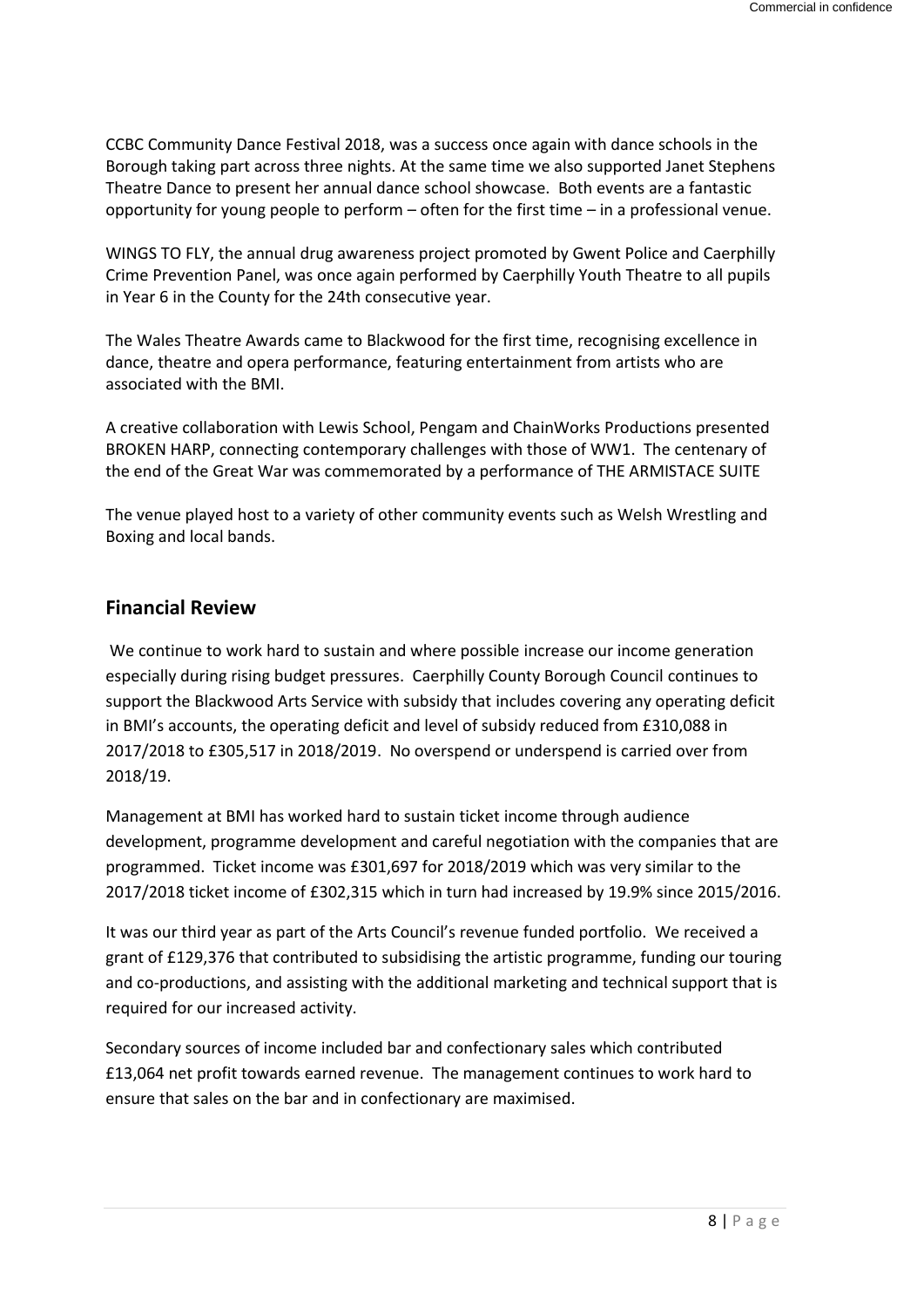Blackwood Miners' Institute has a number of rooms that are available to hire to commercial clients as well as community groups. In 2018/19 room hire contributed £42,629 to the income. This is an area that we will be trying to maximise in the future.

# **Reserves Policy**

In 2018-19, Blackwood Arts Centre (Blackwood Miners Institute) did not have a reserves policy, as any operational deficit is covered by the subsidy from Caerphilly County Borough.

# **Our Pricing Policy**

In setting our pricing policy we attempt to promote the arts in a positive and accessible way, and ensure equality of provision by providing a diverse range of arts activity for a wide range of audiences and participants. We aim to keep ticket prices as low as possible to ensure that everybody has easy access to arts and culture. This is balanced against the need to maximise income to ensure the charity's viability, where earned income makes up approximately 45% of the charity's turnover.

We offer concession prices on most of our live performances. Concessions are offered to the following:

- Senior Citizens
- Registered Unemployed
- Children
- Students
- School Children
- ICIS card holders
- Disabled People (with their Companions or Personal Assistants attending for free if required, under the Hynt Scheme)

Family discounts are also offered on all of our family productions.

We also offer workshop / ticket offers with any outreach work associated with incoming productions, so that young people attending a workshop receive a ticket for the performance, as an incentive to attend the theatre, thus breaking down barriers associated with theatre going.

# **Risk management**

The Charity has reviewed the major risks to the organisation and has systems and procedures in place to manage these risks. The charity analyses, manages and monitors risk in the following way:

- 1. Identify risk
- 2. Assess what impact risk would have on activity, outcome or objective
- 3. Score the risk according to likelihood and severity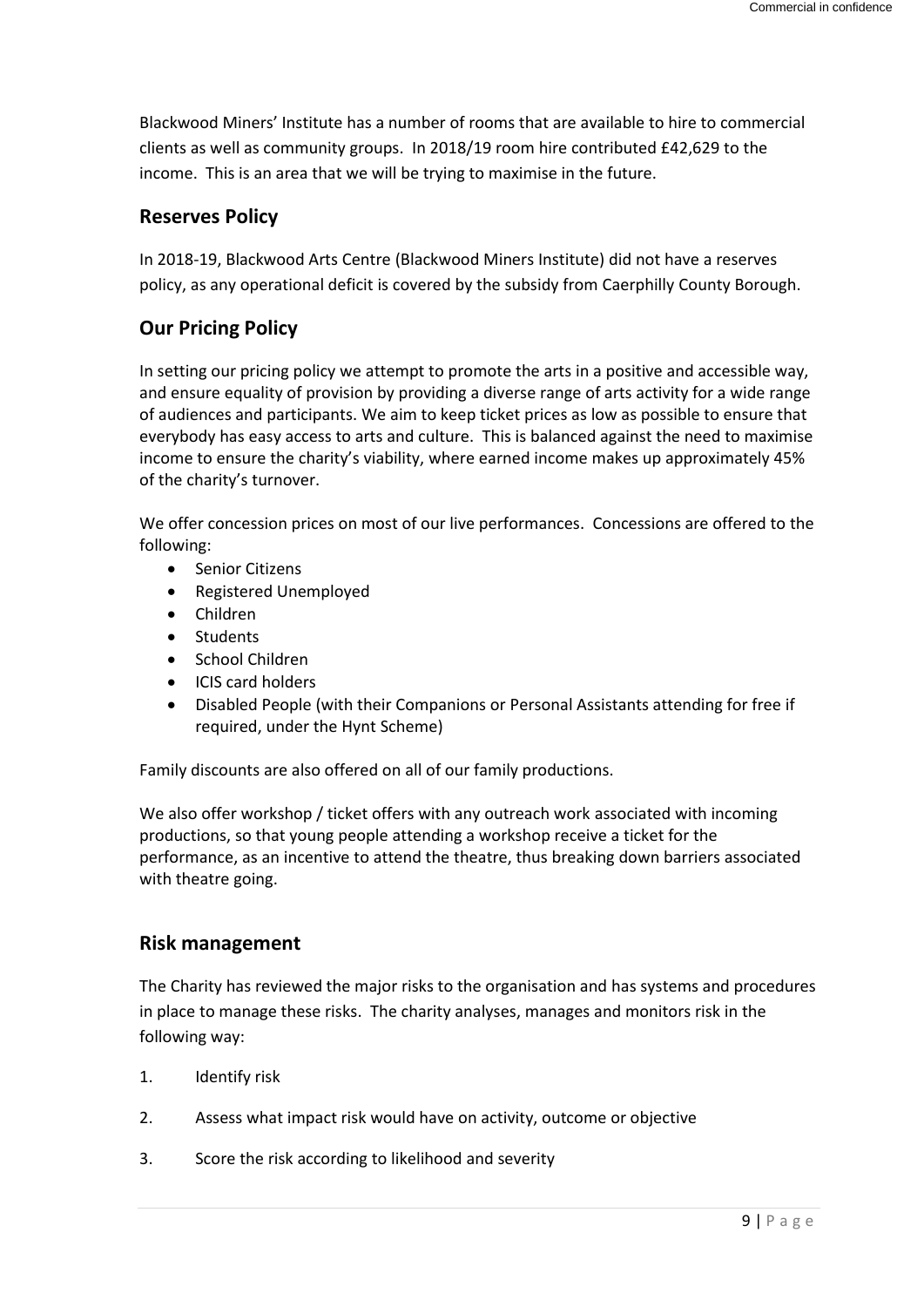- 4. Identify controls that need to be in place to avoid or minimise impact
- 5. Quarterly review of risk, assessing progress made and revising score if necessary

### **Trustee responsibilities**

The charity's trustee is responsible for preparing a trustee's annual report and financial statement in accordance with applicable law and United Kingdom Accounting Standards (United Kingdom Generally Accepted Accounting Practice), including Financial Reporting Standard 102, the financial reporting standard applicable in the UK and Republic of Ireland.

Charity law requires the trustee to prepare financial statements for each financial year which give a true and fair view of the state of affairs of the charitable company and of the incoming resources and application of resources, including income and expenditure, of the charitable company for that period. In preparing these financial statements, the trustee is required to:

- select suitable accounting policies and then apply them consistently;
- observe the methods and principles in the Charities SORP;
- make judgements and estimates that are reasonable and prudent;
- state whether applicable UK accounting standards have been followed, subject to any material departures disclosed and explained in the financial statements;
- prepare the financial statements on the going concern basis unless it is inappropriate to presume that the charitable company will continue in business.

The trustee is responsible for keeping proper accounting records that disclose with reasonable accuracy at any time the financial position of the charitable company and enable them to ensure that the financial statements comply with the Charities Act 2011. They are also responsible for safeguarding the assets of the charity and hence for taking reasonable steps for the prevention and detection of fraud and other irregularities.

### **On behalf of the Trustee**

Leader OR Deputy Leader and Cabinet Member for Regeneration, Transportation and Sustainability

**.................................................**

**................................................ (Date)**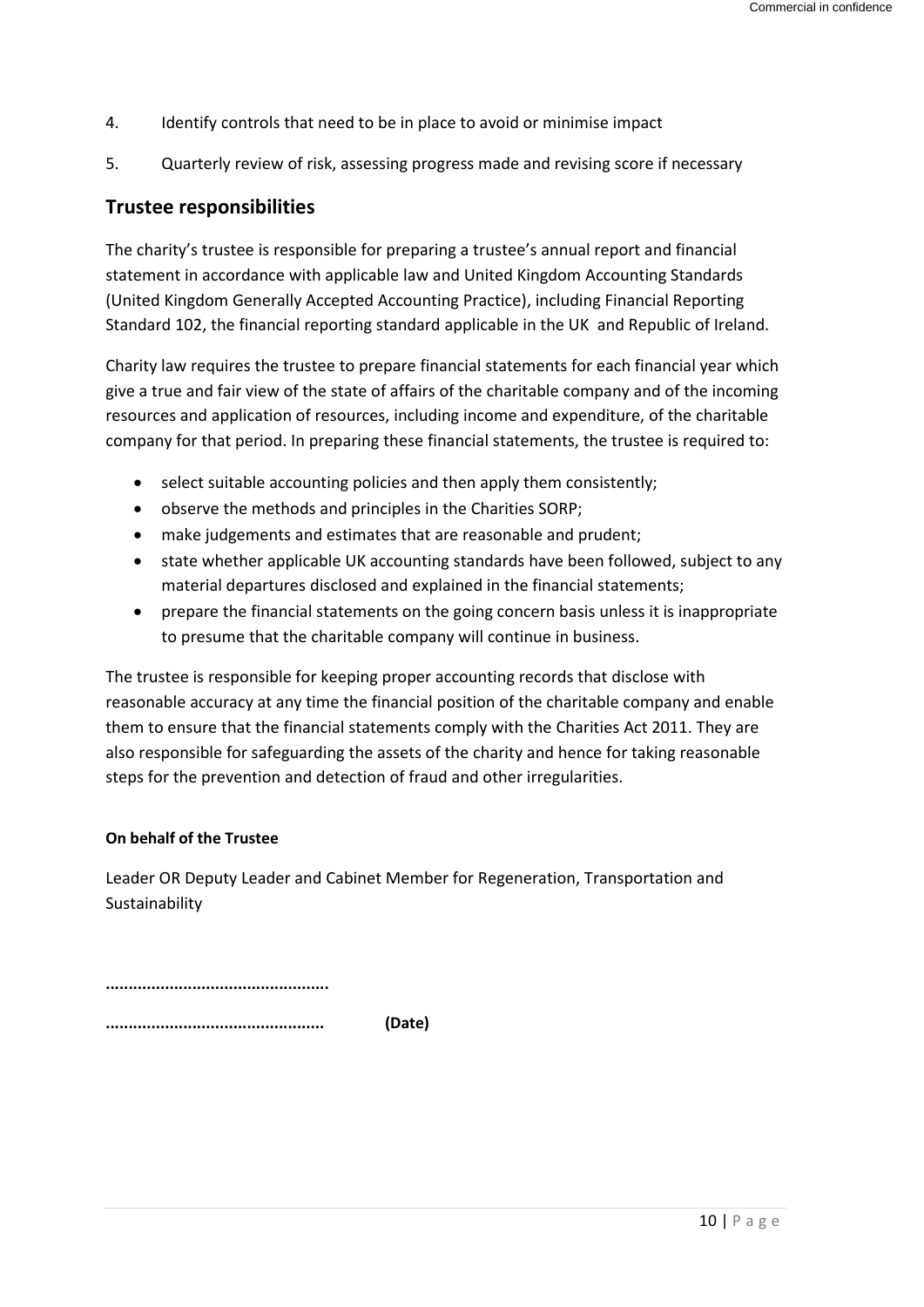#### **INDEPENDENT EXAMINER'S REPORT TO THE TRUSTEES OF BLACKWOOD ARTS CENTRE FOR THE YEAR ENDING 31 MARCH 2019**

#### Independent examiner's report to the trustees of Blackwood Arts Centre

I report on the accounts of Blackwood Arts Centre for the year ended 31 March 2019, which are set out on pages 13 to 20.

Your attention is drawn to the fact that the charity's trustees have prepared the charity's accounts in accordance with the Statement of Recommended Practice 'Accounting and Reporting by Charities: Statement of Recommended Practice applicable to charities preparing their accounts in accordance with the Financial Reporting Standard applicable in the UK and Republic of Ireland (FRS 102) (effective 1 January 2015)' in preference to the Statement of Recommended Practice 'Accounting and Reporting by Charities: Statement of Recommended Practice (revised 2005)' issued in April 2005 which is referred to in the Charities (Accounts and Reports) Regulations 2008 but has been withdrawn. I understand that the charity's trustees have done this in order for the charity's accounts to give a true and fair view in accordance with United Kingdom Generally Accepted Accounting Practice effective for reporting periods beginning on or after 1 January 2015.

This report is made solely to the charity's trustees, as a body, in accordance with the Charities (Accounts and Reports) Regulations 2008 made under section 154 of the Charities Act 2011, the Charities and Trustee Investment (Scotland) Act 2005 and the Charities Accounts (Scotland) Regulations 2006 (as amended). My work has been undertaken so that I might state to the charity's trustees those matters I am required to state to them in an independent examiner's report and for no other purpose. To the fullest extent permitted by law, I do not accept or assume responsibility to anyone other than the charity and the charity's trustees as a body, for my work, for this report.

#### **Respective responsibilities of trustees and examiner**

The charity's trustees are responsible for the preparation of the accounts. The charity's trustees consider that an audit is not required for this year under section 144(2) of the Charities Act 2011 or under regulation 10(1)(a) to (c) of the Charities Accounts (Scotland) Regulations 2006 and that an independent examination is needed. The charity is preparing accrued accounts and I am qualified to undertake the examination by being a qualified member of the Chartered Institute of Public Finance and Accountancy .

It is my responsibility to:

- examine the accounts under section 145 of the Charities Act 2011 and section 44(1)(c) of the Charities and Trustees Investment (Scotland) Act 2005;
- to follow the procedures laid down in the general Directions given by the Charity Commission under section 145(5)(b) of the Charities Act 2011; and
- to state whether particular matters have come to my attention.

#### **Basis of independent examiner's statement**

My examination was carried out in accordance with the general Directions given by the Charity Commission and is in accordance with regulation 11 of the Charities Accounts (Scotland) Regulations 2006 (as amended). An examination includes a comparison of the accounts with the accounting records kept by the charity. It also includes consideration of any unusual items or disclosures in the accounts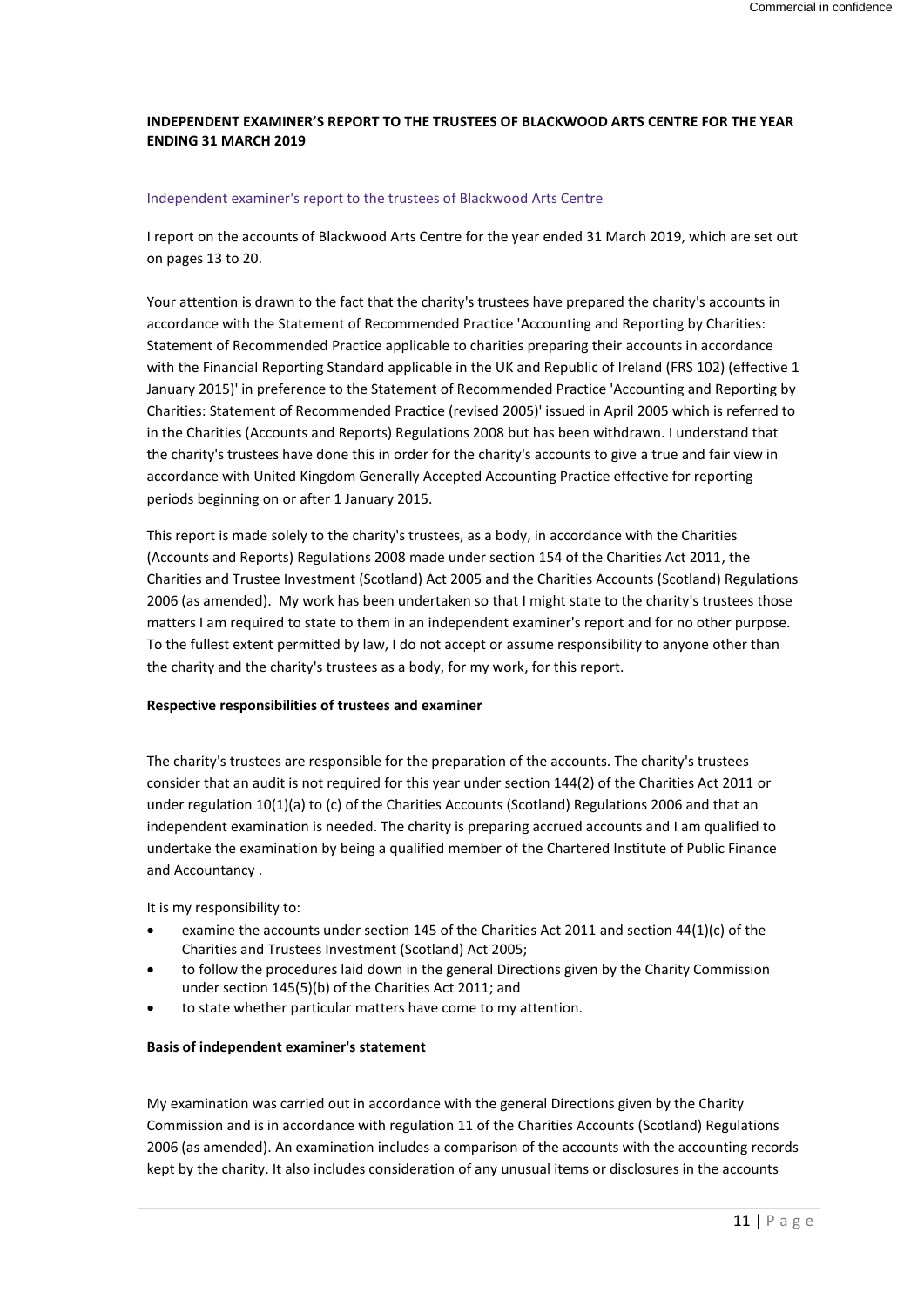and seeking explanations from you as trustees concerning any such matters. The procedures undertaken do not provide all the evidence that would be required in an audit and consequently no opinion is given as to whether the accounts present a 'true and fair view' and the report is limited to those matters set out in the statement below.

#### **Independent examiner's statement**

In connection with my examination, no other matter has come to my attention:

- which gives me reasonable cause to believe that in any material respect, the requirements:
	- to keep accounting records in accordance with section 130 of the Charities Act 2011 and section 44(1)(a) of the Charities and Trustee Investment (Scotland) Act 2005; and
	- to prepare accounts which accord with the accounting records and to comply with the accounting requirements of the Charities Act 2011 Act, section 44(1)(b) of the Charities and Trustee Investment (Scotland) Act 2005 and Regulation 8 of the Charities Accounts (Scotland) Regulations 2006 (as amended):

have not been met; or

 to which, in my opinion, attention should be drawn in order to enable a proper understanding of the accounts to be reached.

Barrie Morris CPFA Grant Thornton UK LLP 6<sup>th</sup> Floor 3 Callaghan Square Cardiff CF10 5BT

Date: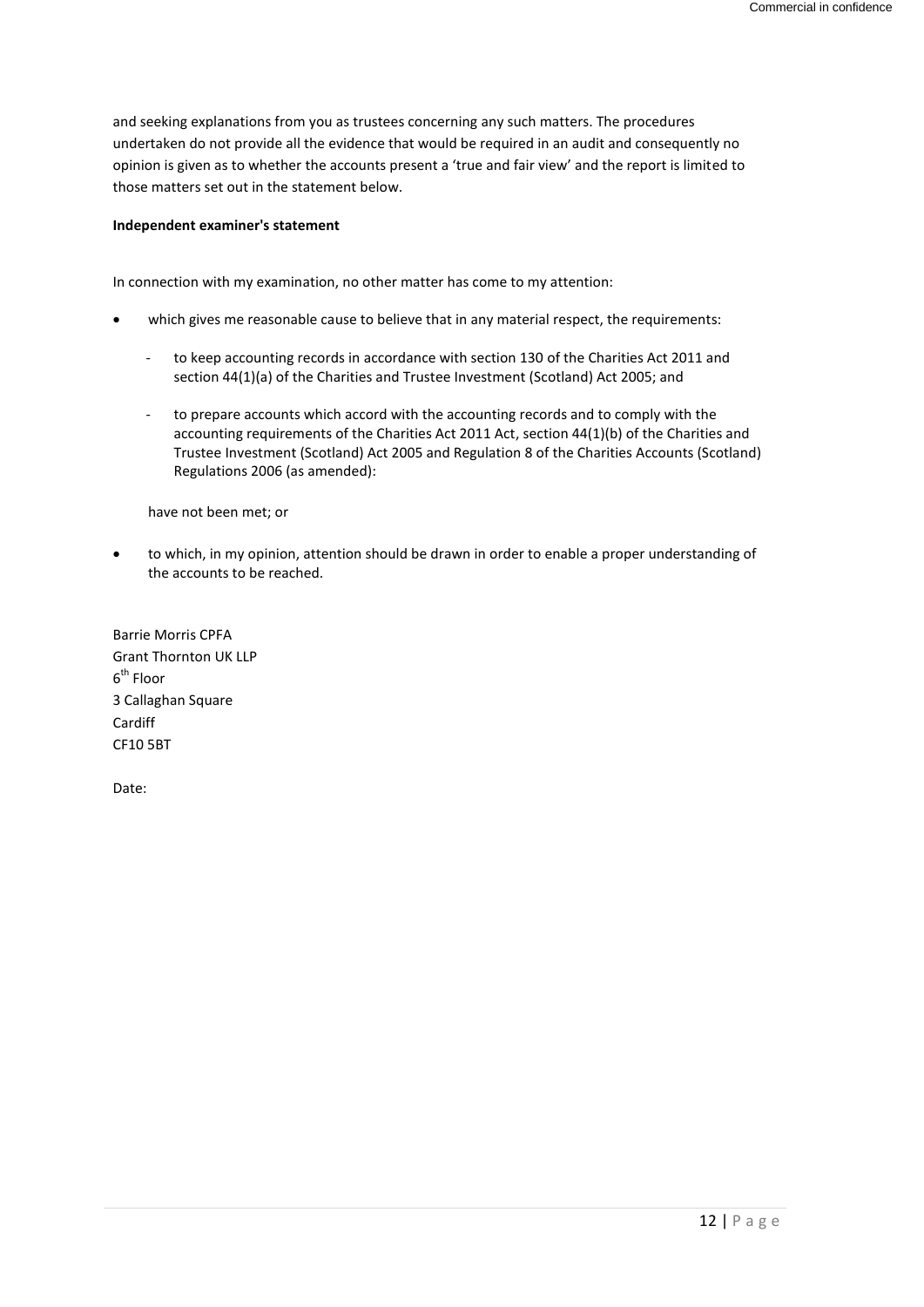# **STATEMENT OF ACCOUNTS FOR THE YEAR ENDING 31 MARCH 2019**

#### **BLACKWOOD ARTS CENTRE**

#### **STATEMENT OF FINANCIAL ACTIVITIES FOR YEAR ENDING 31 MARCH 2019**

|                          |                                                            |                | <b>Total Funds</b><br>2017-18<br>£ | <b>Total Funds</b><br>2018-19<br>£ |
|--------------------------|------------------------------------------------------------|----------------|------------------------------------|------------------------------------|
| Income from              | Other trading activities                                   | A1             | 49,287.68                          | 55,206.24                          |
|                          | Operation of theatre and arts centre                       | B <sub>2</sub> | 792,457.94                         | 788,228.45                         |
| <b>TOTAL INCOME</b>      |                                                            |                | 841,745.62                         | 843,434.69                         |
| Expenditure on           |                                                            |                |                                    |                                    |
|                          | Other trading activities                                   | A2             | 35,838.20                          | 42,142.52                          |
|                          | Operation of theatre and arts centre                       | C <sub>3</sub> | 800,810.51                         | 792,905.35                         |
|                          | Expenditure on Charitable Activities (Governance<br>Costs) | D              | 5,096.91                           | 8,386.82                           |
| <b>TOTAL EXPENDITURE</b> |                                                            |                | 841,745.62                         | 843,434.69                         |
| NET MOVEMENTS IN YEAR    |                                                            |                | 0                                  | 0                                  |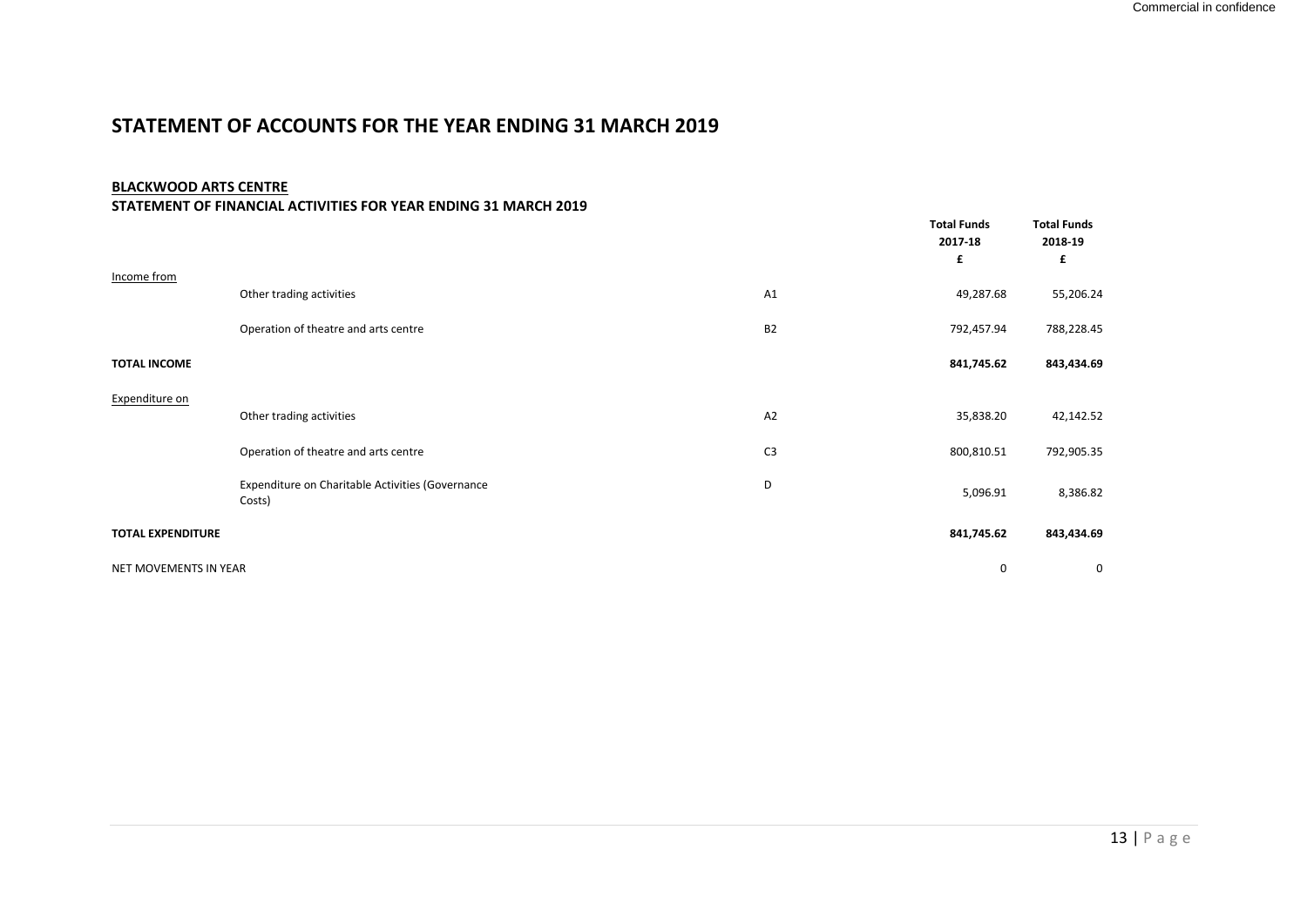#### **BLACKWOOD ARTS CENTRE**

|                                           | <b>CONSOLIDATED BALANCE SHEET AS AT 31 MARCH 2019</b> |           |   | <b>Total Funds</b><br>2017-18 | <b>Total Funds</b><br>2018-19 |
|-------------------------------------------|-------------------------------------------------------|-----------|---|-------------------------------|-------------------------------|
| <b>FIXED ASSETS</b>                       |                                                       |           |   | £                             | £                             |
|                                           | Tangible assets                                       |           | К | 2,559,510.11                  | 2,472,813.32                  |
| <b>CURRENT ASSETS</b>                     |                                                       |           |   |                               |                               |
|                                           | Stock                                                 |           | н | 4,656.85                      | 4,280.71                      |
|                                           | Debtors                                               | ACW grant |   | 0                             | 0                             |
|                                           |                                                       | Other     |   | 2,912.03                      | 4,774.16                      |
|                                           | <b>Total Current Assets</b>                           |           |   | 7,568.88                      | 9,054.87                      |
| <b>LIABILITIES</b>                        |                                                       |           |   |                               |                               |
|                                           | Creditors falling due within one year                 |           | J | $-68,443.41$                  | $-69,720.15$                  |
| <b>NET CURRENT LIABILITIES</b>            |                                                       |           |   | $-60,874.53$                  | $-60,665.28$                  |
| TOTAL ASSETS LESS CURRENT LIABILITIES     |                                                       |           |   | 2,498,635.58                  | 2,412,148.04                  |
| <b>CREDITORS FALLING DUE AFTER 1 YEAR</b> |                                                       |           |   | 0                             | 0                             |
| <b>NET ASSETS</b>                         |                                                       |           |   | 2,498,635.58                  | 2,412,148.04                  |
| <b>FUNDS OF THE CHARITY</b>               |                                                       |           |   |                               |                               |
| Unrestricted funds                        |                                                       |           |   |                               |                               |
|                                           | Designated property assets funds                      |           |   | 2,559,510.11                  | 2,472,813.32                  |
|                                           | Designated stocks                                     |           |   | 4,656.85                      | 4,280.71                      |
|                                           | General fund                                          |           |   | $-65,531.38$                  | $-64,945.99$                  |
| <b>TOTAL CHARITY FUNDS</b>                |                                                       |           |   | 2,498,635.58                  | 2,412,148.04                  |

Cabinet on behalf of the Trustees Signature Date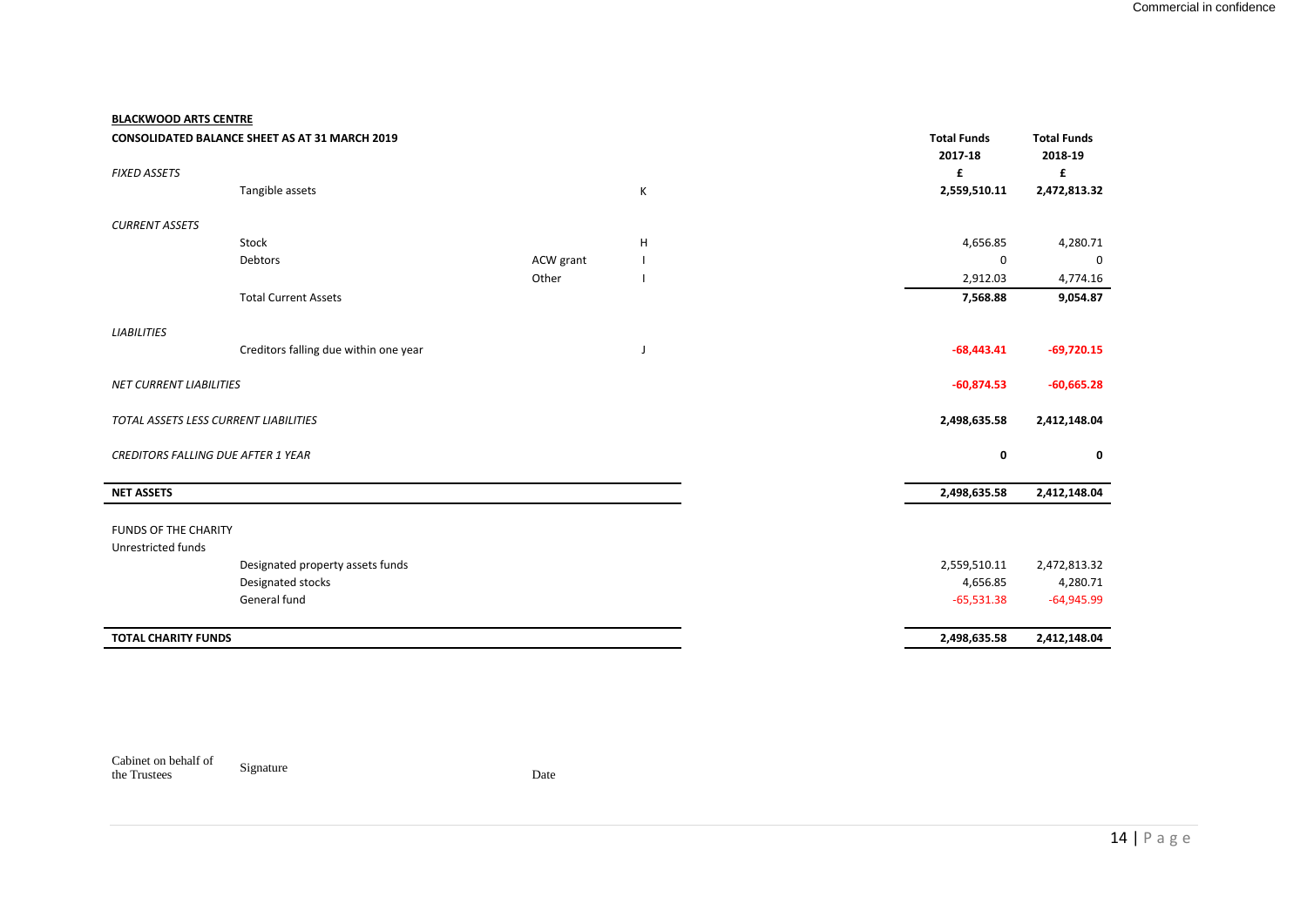|                                                                    | 2017-18      | 2018-19  |
|--------------------------------------------------------------------|--------------|----------|
| <b>Statement of Cash flows</b>                                     | £0           | £0       |
| Net Cash Provided by Operating Activities                          | $\Omega$     |          |
| Net Cash Provided by Investing Activities                          | $\Omega$     |          |
| Net Cash Provided by Financing Activities                          | $\Omega$     |          |
| Change in Cash and Cash Equivalents in the reporting period        | $\Omega$     | 0        |
| Cash And Cash equivalents at the beginning of the reporting period | $\mathbf{0}$ | $\Omega$ |
| Cash And Cash equivalents at the end of the reporting period       |              |          |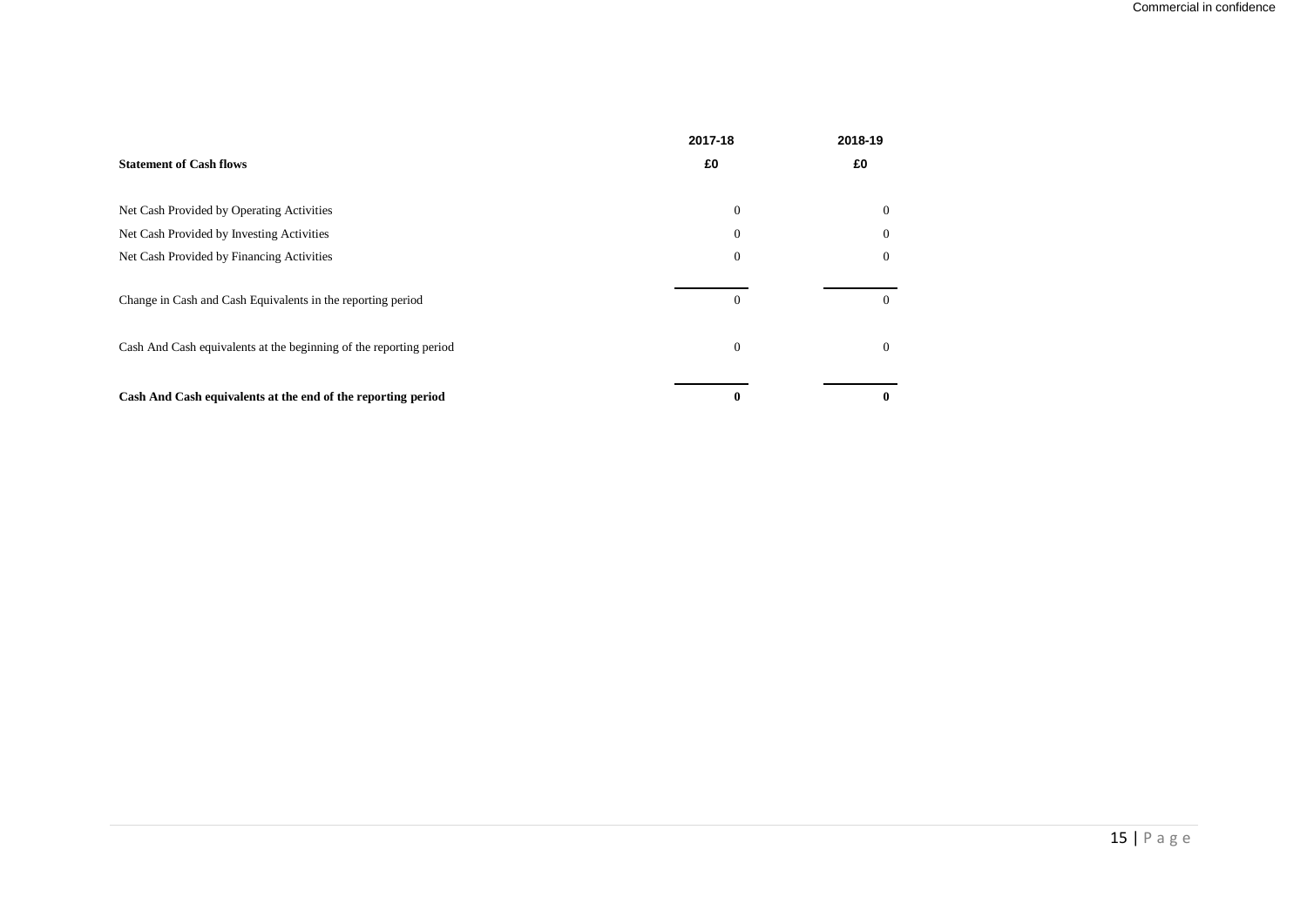#### **A. INCOME FROM OTHER TRADING ACTIVITIES**

| The Bar and Vending activities are only operable when charitable |         |                |              |              |
|------------------------------------------------------------------|---------|----------------|--------------|--------------|
| activities are taking place in Blackwood Arts Centre             |         |                | 2017-18      | 2018-19      |
| SUMMARY TRADING ACCOUNTS                                         |         |                | £            | £            |
| <b>Turnover</b>                                                  | Bar     |                | 22,601.06    | 27,213.80    |
| <b>Cost of Sales</b>                                             | Bar     | 2              | $-27,084.31$ | $-33,272.94$ |
| <b>Net Profit/Loss</b>                                           |         |                | $-4,483.25$  | $-6,059.14$  |
| <b>Turnover</b>                                                  | Vending |                | 26,686.62    | 27,992.44    |
| <b>Cost of Sales</b>                                             | Vending | $\overline{2}$ | $-8,753.89$  | $-8,869.58$  |
| <b>Net Profit</b>                                                |         |                | 17,932.73    | 19,122.86    |
| <b>Total funds</b>                                               |         |                |              |              |
| generated for charity                                            |         |                | 13,449.48    | 13,063.72    |
| <b>Current assets</b>                                            |         |                |              |              |
| (Stock)                                                          | Bar     | 3              | 4,656.85     | 4,280.71     |
|                                                                  | Vending | 3              | $\Omega$     | $\Omega$     |
|                                                                  |         |                | 4,656.85     | 4,280.71     |

#### **B. INCOME FROM CHARITABLE ACTIVITIES**

| Gross Income | Shows, Concerts                                | 302,315.36 | 301,697.39 |
|--------------|------------------------------------------------|------------|------------|
|              | Workshops                                      | 8,741.00   | 9,009.26   |
|              | Room Hires                                     | 41,937.01  | 42,629.05  |
|              | Subtotal: Admission charges and<br>programmes  | 352,993.37 | 353,335.70 |
|              | Programme Support grant, Arts Council          | 129,376.00 | 129,375.00 |
|              | Subsidy from Local Authority                   | 310,088.57 | 305,517.75 |
|              | Subtotal                                       | 439,464.57 | 434,892.75 |
|              | <b>Total income from Charitable Activities</b> | 792,457.94 | 788,228.45 |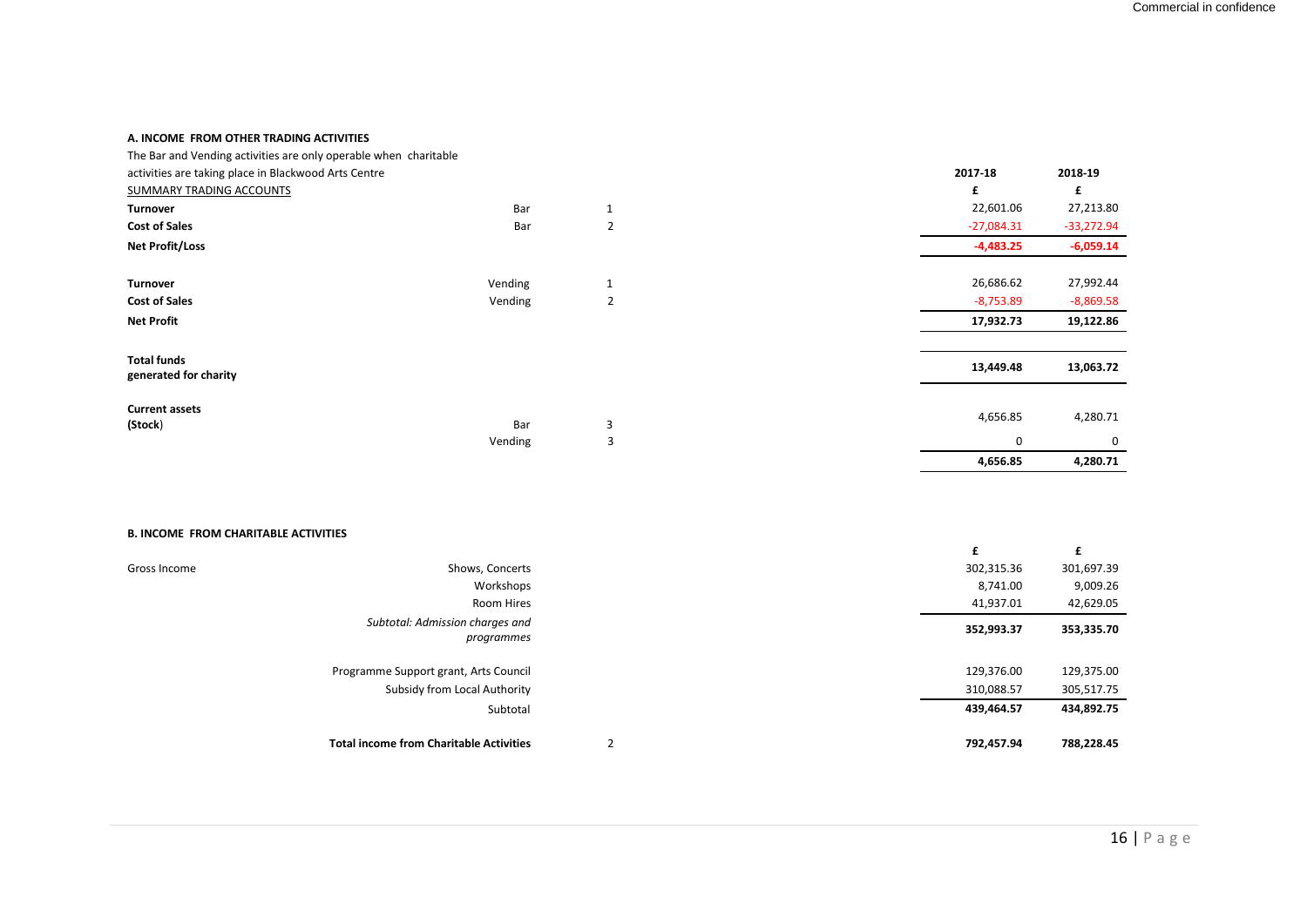#### **C. ANALYSIS OF EXPENDITURE ON CHARITABLE ACTIVITIES**

|                               | 2017-18    | 2018-19    |
|-------------------------------|------------|------------|
|                               |            |            |
| Artists fees                  | 290,340.13 | 278,427.95 |
| Production expenses           | 121,619.30 | 141,690.02 |
| Box Office & Front of House   | 36,879.66  | 43,373.72  |
| Promotion and marketing       | 86,011.32  | 90,219.77  |
| <b>Central Premises costs</b> | 155,135.25 | 112,457.12 |
| <b>Support Costs</b>          | 99,560.59  | 115,655.71 |
| Education (Workshops)         | 11,264.26  | 11,081.06  |
|                               | 800,810.51 | 792,905.35 |

#### **D. ANALYSIS OF SUPPORT COSTS**

|                           | 2017-18    | 2018-19    |
|---------------------------|------------|------------|
|                           | £          |            |
| <b>Manager Operations</b> | 8,387.63   | 21,547.26  |
| Manager Governance        | 2,096.91   | 5,386.82   |
| Deputy Manager            | 45,064.92  | 42,200.85  |
| <b>Duty Managers</b>      | 24,633.85  | 28,288.56  |
| Admin Officer             | 21,135.72  | 22,234.06  |
| Travel                    | 338.47     | 1,384.98   |
| <b>Examination Fee</b>    | 3,000.00   | 3,000.00   |
|                           | 104,657.50 | 124,042.53 |

|                                             | 2017-18    | 2018-19    |
|---------------------------------------------|------------|------------|
| <b>E. RELATED PARTY TRANSACTIONS</b>        |            |            |
| <b>Caerphilly County</b><br>Borough Council | 310,088.57 | 305,517.75 |
| Arts Council for Wales                      | 129,376.00 | 129,375.00 |
|                                             | 439,464.57 | 434,892.75 |

All the above funding was received to enable the charity to carry out its charitable objectives and have been included in the financial statements under incoming resources from charitable activities.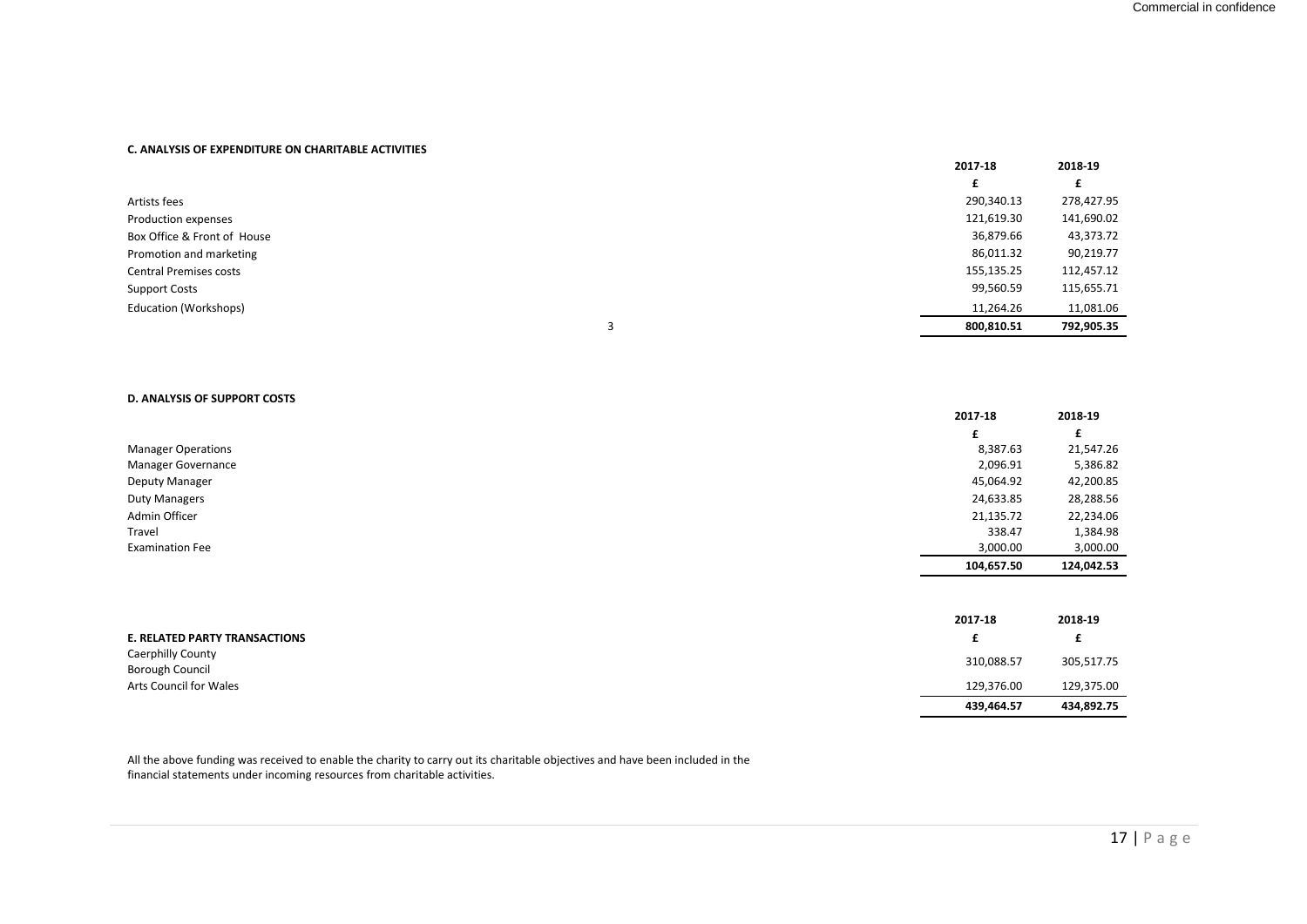| F. ANALYSIS OF STAFF COSTS                                                                 | 2017-18     | 2018-19     |
|--------------------------------------------------------------------------------------------|-------------|-------------|
|                                                                                            | £           | £           |
| Salaries & wages                                                                           | 223,152.70  | 261,181.57  |
| Social Security costs                                                                      | 16,715.38   | 19,754.57   |
| Pension costs                                                                              | 41,775.96   | 50,531.10   |
|                                                                                            | 281,644.04  | 331,467.24  |
| <b>G. STAFF NUMBERS</b>                                                                    |             |             |
| Average number of full time equivalent employees, including part-time staff,               |             |             |
| as at 31st March 2018. In addition there are casual staff employed as ushers and bar staff |             |             |
| ONLY when the centre has concerts/performances.                                            |             |             |
|                                                                                            |             |             |
| Concerts & stage performances                                                              | 8.04        | 8.04        |
| Governance                                                                                 | 0.2         | 0.2         |
|                                                                                            | 8.24        | 8.24        |
| H. STOCKS                                                                                  | £           | £           |
| Current assets (Stock)<br>Bar                                                              | 4,656.85    | 4,280.71    |
| Vending                                                                                    | $\mathbf 0$ | $\mathbf 0$ |
|                                                                                            | 4,656.85    | 4,280.71    |
| <b>I. DEBTORS</b>                                                                          |             |             |
|                                                                                            | £           | £           |
| Arts Council programme grant, final payment                                                | $\Omega$    | $\Omega$    |
| Other debtors                                                                              | 2,912.03    | 4,774.16    |
|                                                                                            |             |             |
|                                                                                            | 2,912.03    | 4,774.16    |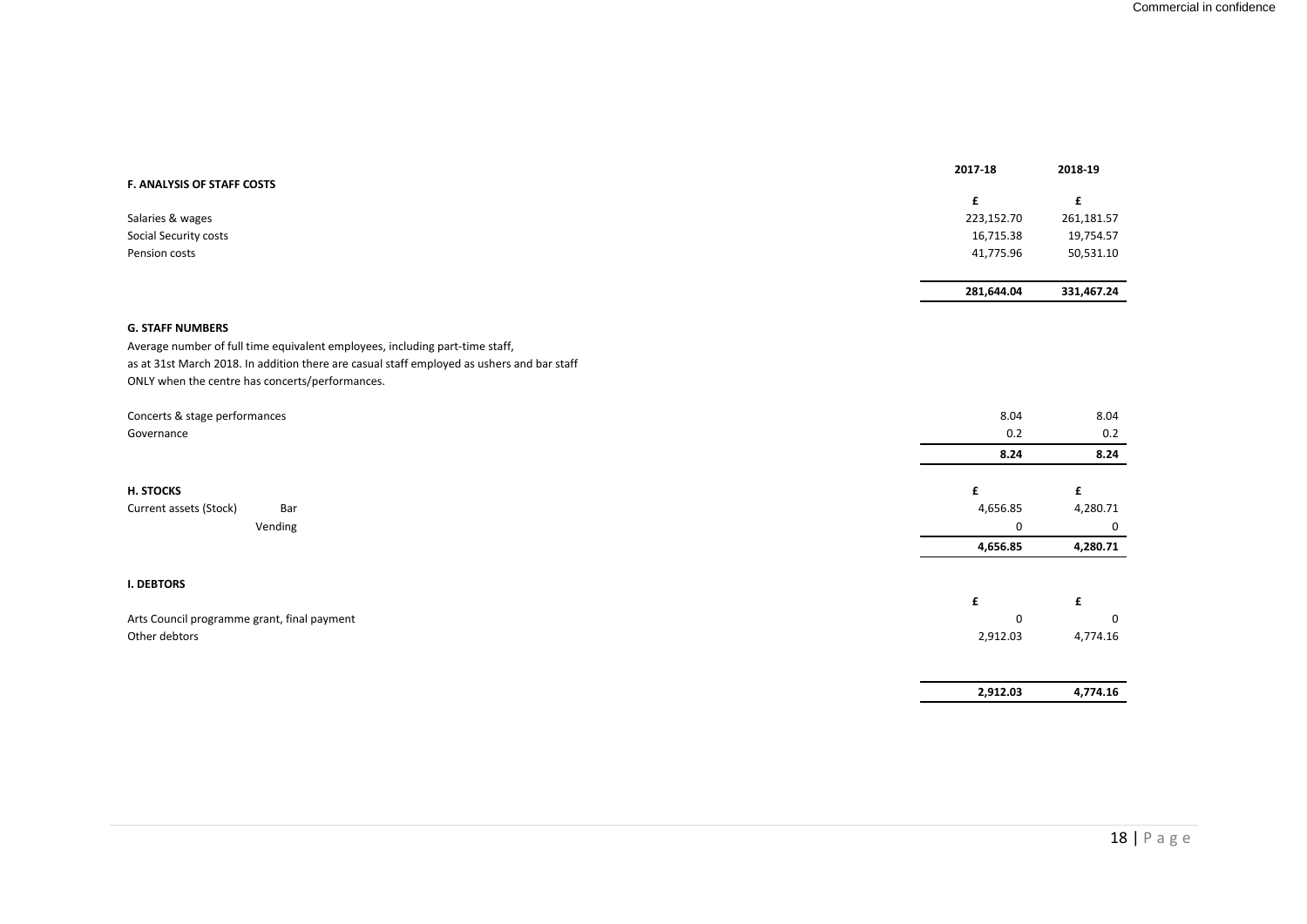#### **J. CREDITORS AMOUNTS FALLING DUE WITHIN ONE YEAR**

|                       | 2017-18      | 2018-19      |
|-----------------------|--------------|--------------|
| Salary arrears        | $-204.14$    | $-10,681.25$ |
| Arts Council clawback | $\mathbf 0$  | $\Omega$     |
| Receipts in advance   | $-16,057.41$ | $-23,607.47$ |
| Water bill            | $-700.00$    | $-900.00$    |
| Gas bill              | $-1,270.14$  | $-670.14$    |
| Electric bills        | $-2,134.46$  | $-743.10$    |
| <b>PRS Licences</b>   | $-1,200.00$  | $-3,200.00$  |
| Other creditors       | $-46,877.26$ | $-29,918.19$ |
| Bar purchases         | $-0$         | $\Omega$     |
|                       | $-68,443.41$ | $-69,720.15$ |

| K. Analysis of Movement in Fixed Assets | <b>Freehold land</b><br>and Buildings<br>2017-18 | <b>Freehold land</b><br>and Buildings<br>2018-19 |
|-----------------------------------------|--------------------------------------------------|--------------------------------------------------|
| Balance brought forward April           | 2,646,206.90                                     | 2,559,510.11                                     |
| Depreciation                            | 86,696.79                                        | 86,696.79                                        |
| <b>Net Revaluation</b>                  |                                                  | 0                                                |
| <b>Balance carried forward March</b>    | 2,559,510.11                                     | 2,472,813.32                                     |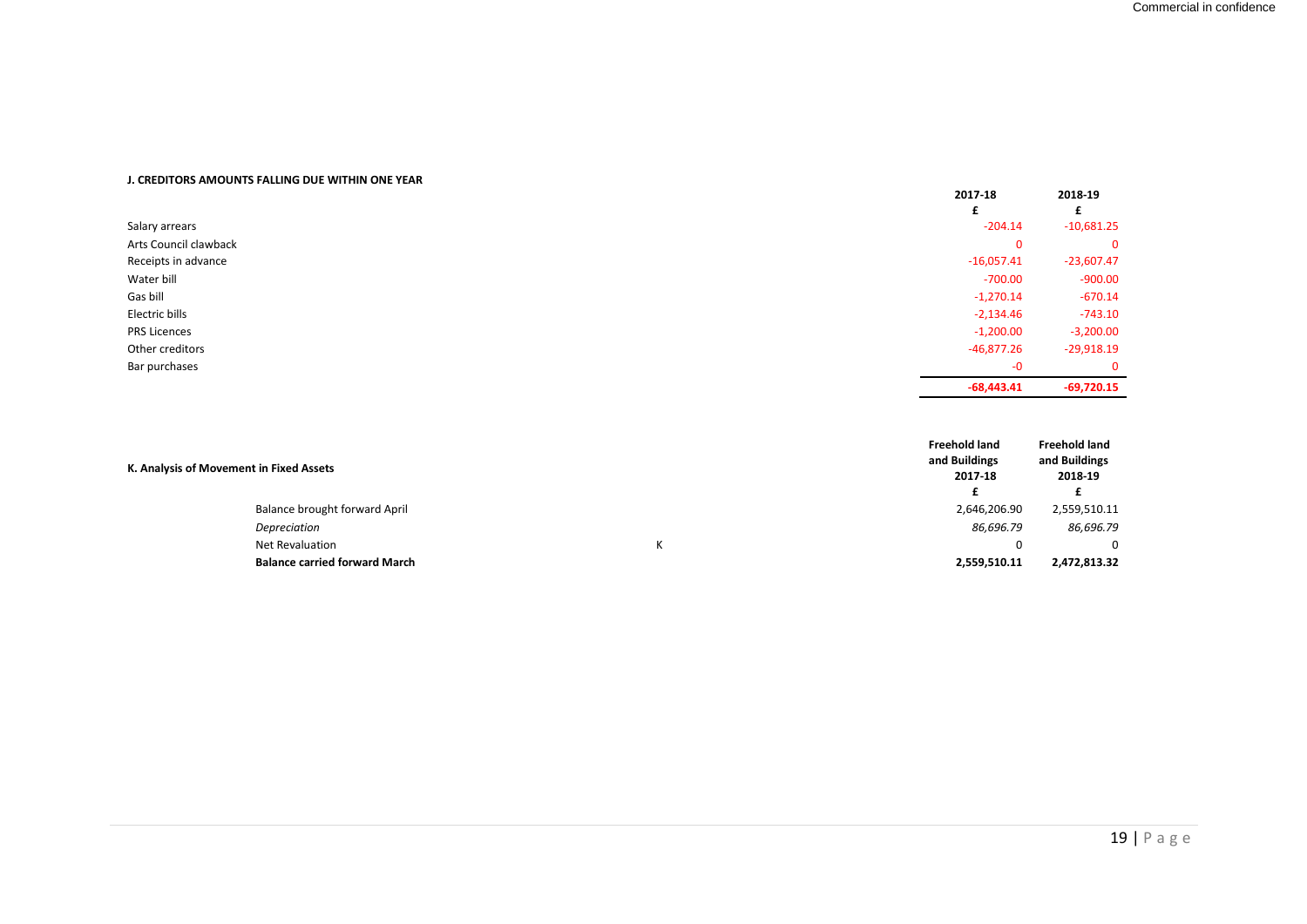#### **K. REVALUATION OF FIXED ASSETS**

Valuations are undertaken mainly by CCBC's Corporate Property Department.

The staff are members of the Royal Institute of Chartered Surveyors (RICS) The valuations are carried out over a five year rolling programme.

Depreciation is charged on a straight line basis over a designated useful economic life. No depreciation is charged in the year of revaluation.

#### **L. ACCOUNTING POLICIES APPLIED TO THESE ACCOUNTS**

The accounts for Blackwood Arts Centre are drawn up under the accounting policies of Caerphilly County Borough Council.

**i.** All incoming resources are accounted for when the charity has entitlement to the funds, certainty of receipt, and the amount is measurable.

Where income is received in advance for a performance or other specified service it is deferred until the charity is entitled to that income (Receipts in advance at year end)

**ii.** All resources expended are recognised once there is a legal or constructive obligation to make a payment to a third party.

Cost of generating funds comprise the cost of trading for the bar and vending

Charitable activities include the costs of performances, exhibitions and other educational activities undertaken to further the purposes of the charity

Governance costs represent those costs of the strategic management of the charity and of complying with constitutional and statutory requirements, this includes the independent examination fee.

**iii.** Support costs are those costs which have not been directly allocated to an activity of the charity but nevertheless support those activities, these costs have been allocated between charitable activities and governance costs as per note D.

**iv.** Stock is included at the lower of cost and net realisable value

**v.** Employees of the charity are entitled to join the Local Government Pension Scheme, which is funded by contributions from employee and employer. This is managed in accordance with the Local Government Pension Scheme regulations.

**vi**. The accounts (financial statements) have been prepared to give a 'true and fair' view and have departed from the Charities (Accounts and Reports) Regulations 2008 only to the extent required to provide a 'true and fair view'. This departure has involved following Accounting and Reporting by Charities preparing their accounts in accordance with the Financial Reporting Standards applicable in the UK and Republic of Ireland (FRS 102) issued on 16 July 2014 rather than the Accounting and Reporting by Charities: Statement of Recommended Practice effective from 1 April 2005, which has since been withdrawn.